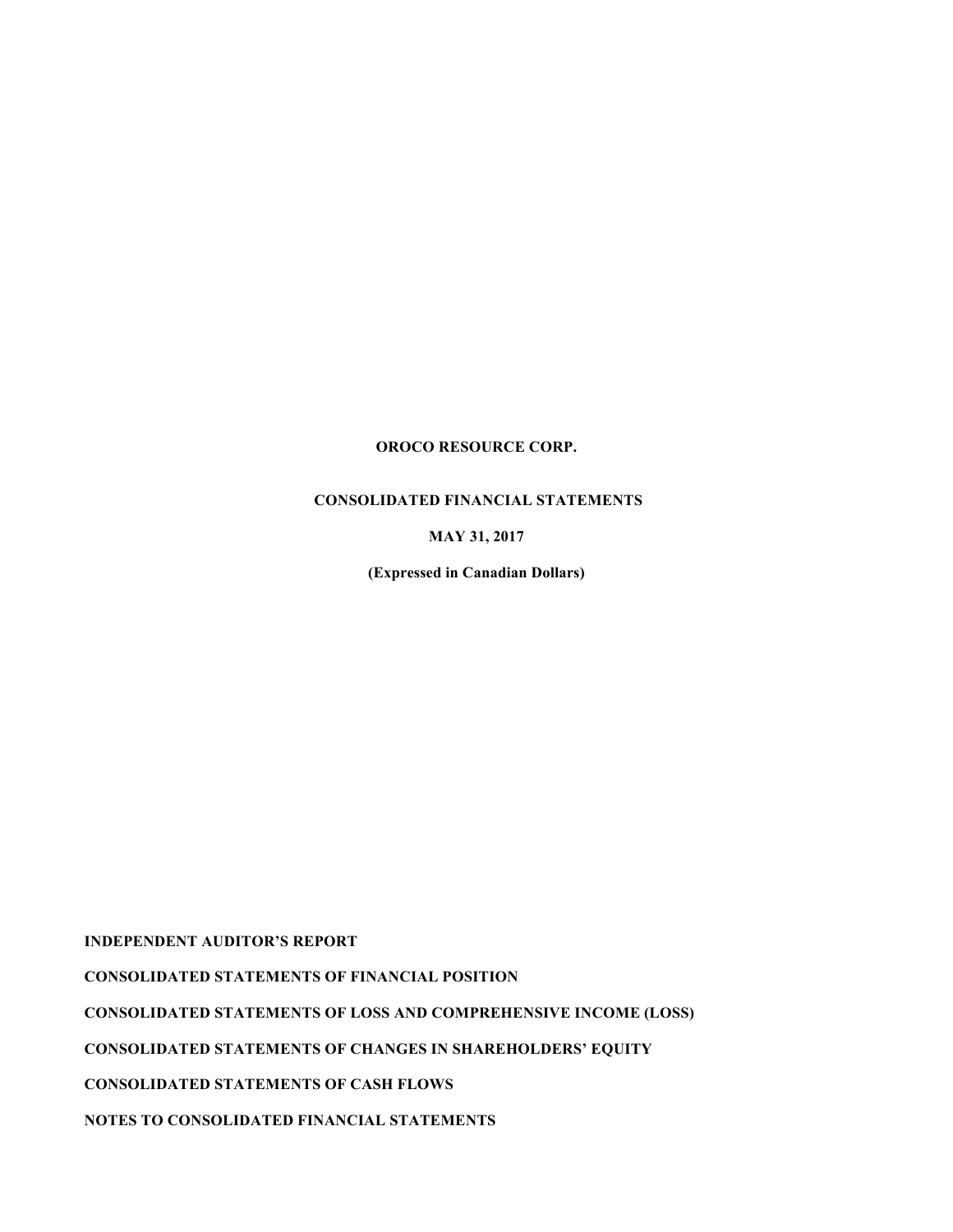# **INDEPENDENT AUDITORS' REPORT**

To the Shareholders of Oroco Resource Corp.

We have audited the accompanying consolidated financial statements of Oroco Resource Corp., which comprise the consolidated statements of financial position as at May 31, 2017 and 2016 and the consolidated statements of loss and comprehensive income (loss), changes in shareholders' equity, and cash flows for the years then ended, and a summary of significant accounting policies and other explanatory information.

#### *Management's Responsibility for the Consolidated Financial Statements*

Management is responsible for the preparation and fair presentation of these consolidated financial statements in accordance with International Financial Reporting Standards, and for such internal control as management determines is necessary to enable the preparation of consolidated financial statements that are free from material misstatement, whether due to fraud or error.

#### *Auditors' Responsibility*

Our responsibility is to express an opinion on these consolidated financial statements based on our audits. We conducted our audits in accordance with Canadian generally accepted auditing standards. Those standards require that we comply with ethical requirements and plan and perform the audit to obtain reasonable assurance about whether the consolidated financial statements are free from material misstatement.

An audit involves performing procedures to obtain audit evidence about the amounts and disclosures in the consolidated financial statements. The procedures selected depend on the auditors' judgment, including the assessment of the risks of material misstatement of the consolidated financial statements, whether due to fraud or error. In making those risk assessments, the auditor considers internal control relevant to the entity's preparation and fair presentation of the consolidated financial statements in order to design audit procedures that are appropriate in the circumstances, but not for the purpose of expressing an opinion on the effectiveness of the entity's internal control. An audit also includes evaluating the appropriateness of accounting policies used and the reasonableness of accounting estimates made by management, as well as evaluating the overall presentation of the consolidated financial statements.

We believe that the audit evidence we have obtained in our audits is sufficient and appropriate to provide a basis for our audit opinion.

#### *Opinion*

In our opinion, these consolidated financial statements present fairly, in all material respects, the financial position of Oroco Resource Corp. as at May 31, 2017 and 2016 and its financial performance and its cash flows for the years then ended in accordance with International Financial Reporting Standards.

## **"DAVIDSON & COMPANY LLP"**

Vancouver, Canada Chartered Professional Accountants

September 26, 2017

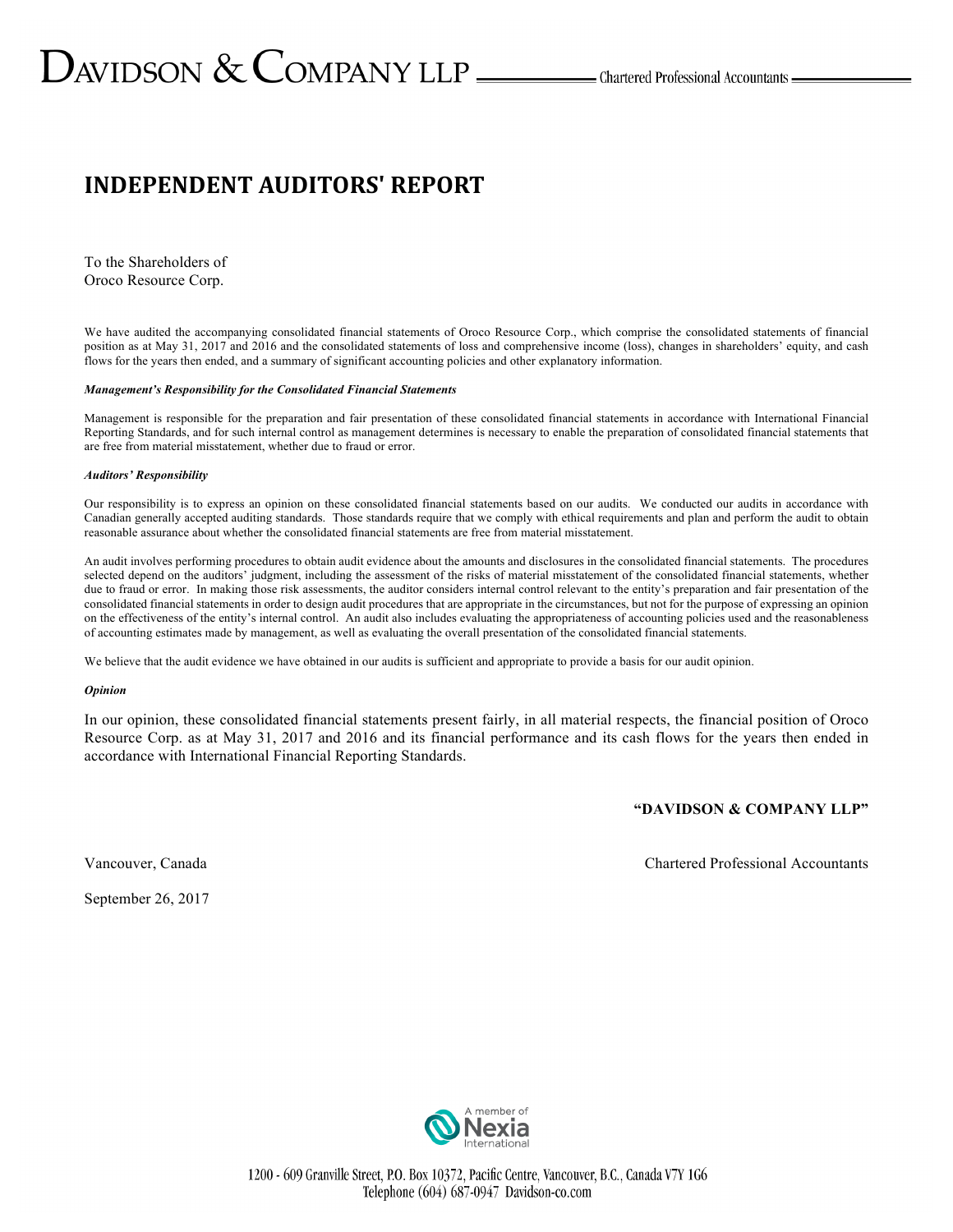CONSOLIDATED STATEMENTS OF FINANCIAL POSITION (Expressed in Canadian Dollars) AS AT MAY 31

|                                                   | 2017         |                |    | 2016           |
|---------------------------------------------------|--------------|----------------|----|----------------|
|                                                   |              |                |    |                |
| <b>ASSETS</b>                                     |              |                |    |                |
| <b>Current</b>                                    |              |                |    |                |
| Cash                                              | \$           | 1,373,872      | \$ | 407,127        |
| Receivables                                       |              | 20,982         |    | 384,907        |
| Prepaid expenses and advances                     |              | 4,915          |    | 8,826          |
| First Note receivable (Note 5)                    |              |                |    | 1,055,355      |
|                                                   |              | 1,399,769      |    | 1,856,215      |
| Advance to associated company (Notes 6 and 9)     |              | 164,556        |    |                |
| Available for sale securities (Notes 6 and 9)     |              | 1,119,466      |    | 2,028,365      |
| <b>Exploration and evaluation assets (Note 4)</b> |              | 292,329        |    | 250,355        |
| <b>Equipment</b> (Note 7)                         |              | 8,083          |    | 9,617          |
|                                                   |              |                |    |                |
|                                                   | $\mathbb{S}$ | 2,984,203      | \$ | 4,144,552      |
|                                                   |              |                |    |                |
| <b>LIABILITIES AND SHAREHOLDERS' EQUITY</b>       |              |                |    |                |
| Current                                           |              |                |    |                |
| Trade payables and accrued liabilities (Note 9)   | \$           | 200,207        | \$ | 260,279        |
|                                                   |              |                |    |                |
| Deferred tax liability (Note 11)                  |              | 13,443         |    | 13,443         |
|                                                   |              | 213,650        |    | 273,722        |
|                                                   |              |                |    |                |
| Shareholders' equity                              |              |                |    |                |
| Share capital (Note 8)                            |              | 16,973,847     |    | 16,973,847     |
| Reserves (Note 8)                                 |              | 2,293,674      |    | 3,238,582      |
| Deficit                                           |              | (16, 496, 968) |    | (16, 341, 599) |
|                                                   |              | 2,770,553      |    | 3,870,830      |
|                                                   |              |                |    |                |
|                                                   | \$           | 2,984,203      | S  | 4,144,552      |

**Nature of operations and going concern** (Note 1) **Subsequent events** (Note 14)

## **Approved on behalf of the Board:**

*"Craig Dalziel" "Steve Vanry"*

Craig Dalziel – Director Steve Vanry – Director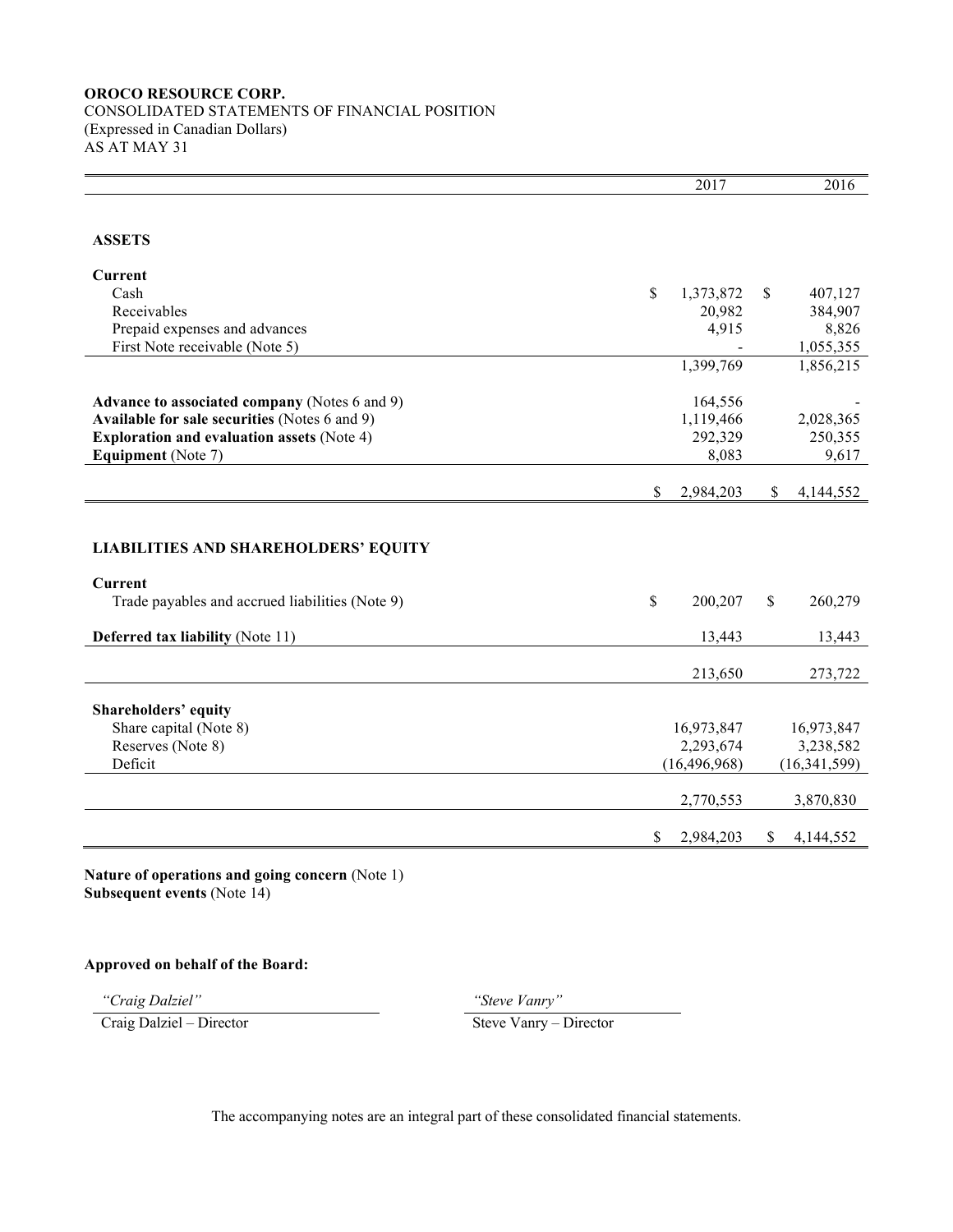CONSOLIDATED STATEMENTS OF LOSS AND COMPREHENSIVE INCOME (LOSS) (Expressed in Canadian Dollars) YEAR ENDED MAY 31

|                                                                | 2017    |               |               | 2016       |
|----------------------------------------------------------------|---------|---------------|---------------|------------|
|                                                                |         |               |               |            |
| <b>Expenses</b>                                                |         |               |               |            |
| Business development                                           | \$      | 96,778        | S             | 17,613     |
| Depreciation (Note 7)                                          |         | 1,534         |               | 1,929      |
| Consulting fees (Note 9)                                       |         | 67,934        |               | 108,600    |
| Foreign currency gain                                          |         | (38, 585)     |               | (62, 841)  |
| Management and director fees (Note 9)                          |         | 245,500       |               | 239,000    |
| Office and general                                             |         | 86,489        |               | 96,086     |
| Professional fees (Note 9)                                     |         | 185,416       |               | 215,614    |
| Property investigation costs                                   |         | 134,207       |               | 32,881     |
| Rent                                                           |         | 61,518        |               | 61,129     |
| Shareholder communications and investor relations              |         | 300           |               | 10,945     |
| Transfer agent and filing fees                                 |         | 24,352        |               | 18,145     |
| Travel                                                         |         | 1,702         |               | 17,278     |
| <b>Operating loss</b>                                          |         | (867, 145)    |               | (756, 379) |
|                                                                |         |               |               |            |
| Gain on recovery of note receivable (Note 6)                   |         |               |               | 51,015     |
| Gain on settlement of accounts payable                         |         | 42,161        |               | 69,612     |
| Gain on sale of available for sale securities (Note 6)         | 521,549 |               |               | 277,498    |
| Gain on sale of subsidiary (Note 2)                            |         |               |               | 5,171      |
| Interest income                                                | 41,941  |               |               | 134,579    |
| Loss on valuation of Second Note receivable (Note 5)           |         |               |               | (577, 500) |
| Other income                                                   |         |               |               | 132,683    |
| Permanent impairment of available for sale securities (Note 6) |         |               |               | (328, 125) |
| Recovery on property previously sold (Note 5)                  |         |               |               | 248,828    |
| Royalty revenue (Note 5)                                       |         | 106,125       |               | 3,656      |
|                                                                |         | 711,776       |               | 17,417     |
|                                                                |         |               |               |            |
| Loss for the year                                              |         | (155,369)     |               | (738, 962) |
|                                                                |         |               |               |            |
| Unrealized gain (loss) on fair value of available for sale     |         |               |               |            |
| securities (Note 6)                                            |         | (944,908)     |               | 1,128,328  |
| Loss and comprehensive income (loss) for the year              |         | \$(1,100,277) |               | \$ 389,366 |
| Basic and diluted loss per common shares                       | \$      | (0.00)        | <sup>\$</sup> | (0.01)     |
|                                                                |         |               |               |            |
| Weighted average number of common shares                       |         |               |               |            |
| outstanding - basic and diluted                                |         | 77,947,405    |               | 77,947,405 |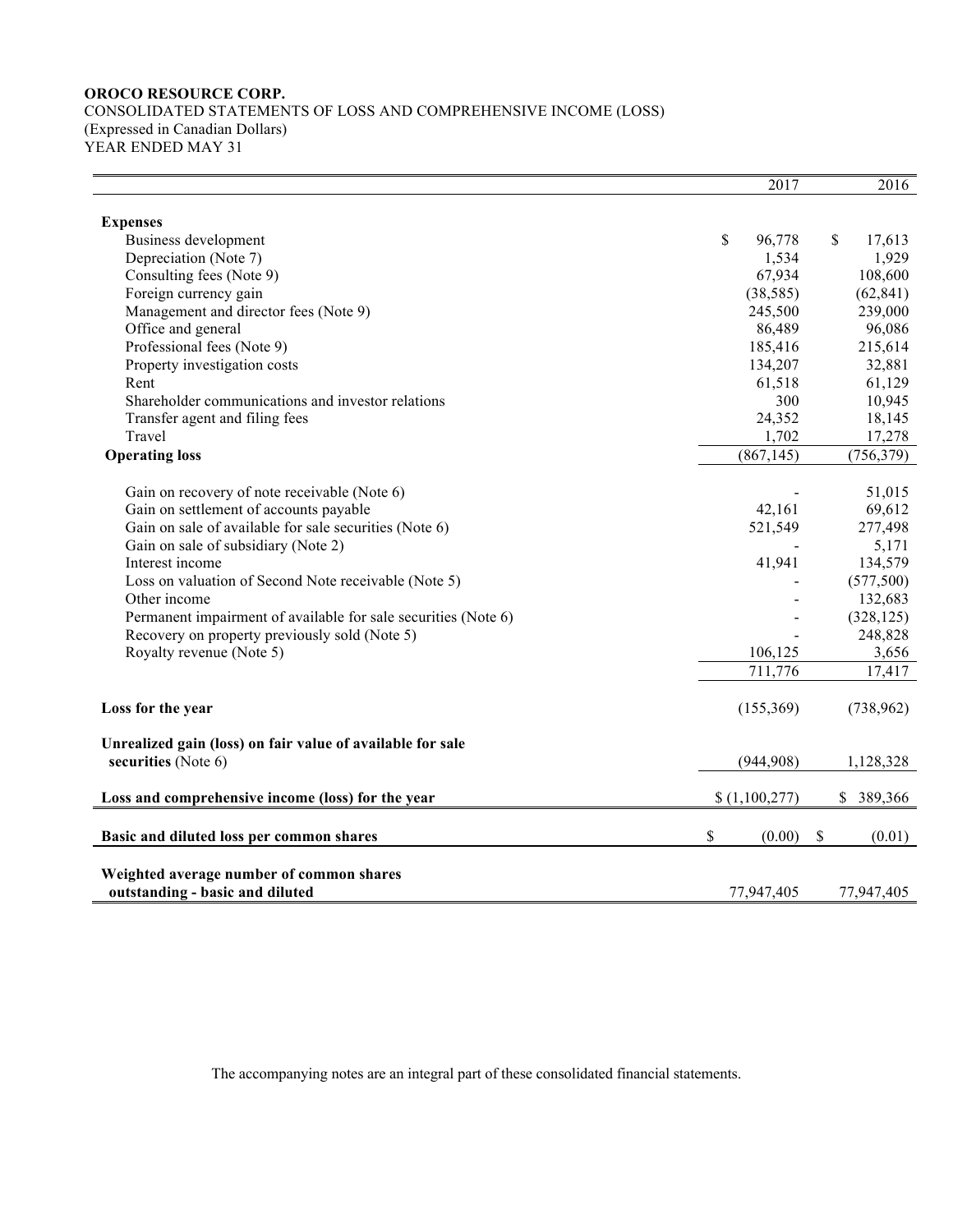CONSOLIDATED STATEMENTS OF CHANGES IN SHAREHOLDERS' EQUITY (Expressed in Canadian Dollars)

|                                                                                        | Share Capital                                            |                                                      | Reserves                         |                             |                |                         |
|----------------------------------------------------------------------------------------|----------------------------------------------------------|------------------------------------------------------|----------------------------------|-----------------------------|----------------|-------------------------|
|                                                                                        | Number                                                   | Amount                                               | Other<br>comprehensive<br>income | Stock option<br>and warrant | Deficit        | Total                   |
|                                                                                        |                                                          | \$                                                   | ъ                                |                             | \$             | \$                      |
| May 31, 2015<br>Unrealized gain on fair value of                                       | 77,947,405                                               | 16,973,847                                           | $\overline{\phantom{a}}$         | 2,110,254                   | (15,602,637)   | 3,481,464               |
| available for sale securities<br>Loss for the year                                     | $\overline{\phantom{a}}$<br>-                            | $\overline{\phantom{a}}$<br>$\overline{\phantom{a}}$ | 1,128,328                        | $\overline{\phantom{a}}$    | (738, 962)     | 1,128,328<br>(738, 962) |
| May 31, 2016                                                                           | 77,947,405                                               | 16,973,847                                           | 1,128,328                        | 2,110,254                   | (16,341,599)   | 3,870,830               |
| Unrealized loss on fair value of<br>available for sale securities<br>Loss for the year | $\overline{\phantom{a}}$<br>$\qquad \qquad \blacksquare$ | $\overline{\phantom{a}}$                             | (944,908)                        | $\overline{\phantom{a}}$    | (155,369)      | (944,908)<br>(155,369)  |
| May 31, 2017                                                                           | 77,947,405                                               | 16,973,847                                           | 183,420                          | 2,110,254                   | (16, 496, 968) | 2,770,553               |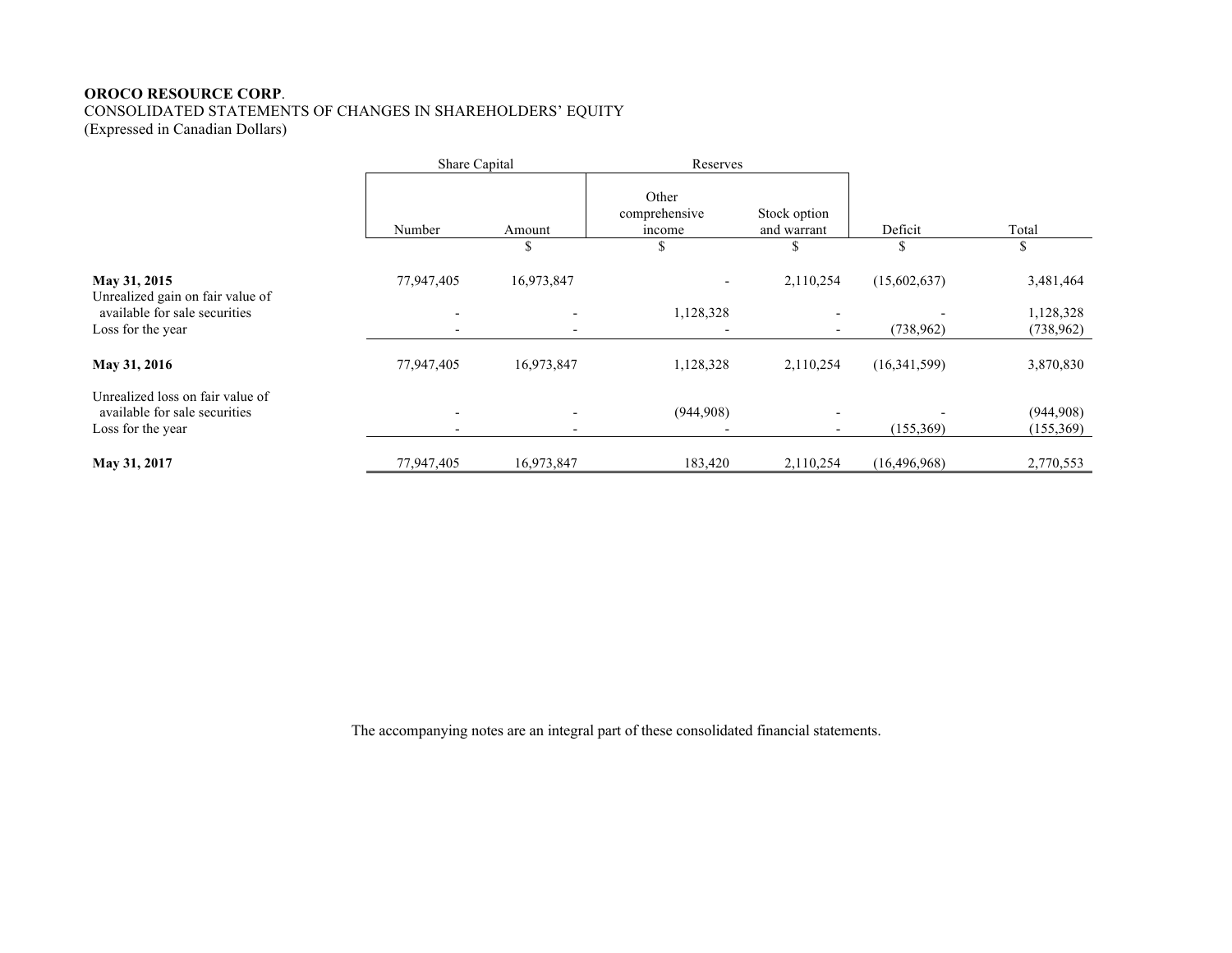CONSOLIDATED STATEMENTS OF CASH FLOWS (Expressed in Canadian Dollars) YEAR ENDED MAY 31

|                                                       |              | 2017       | 2016             |
|-------------------------------------------------------|--------------|------------|------------------|
| <b>CASH FLOWS FROM OPERATING ACTIVITIES</b>           |              |            |                  |
| Loss for the year                                     | $\mathbb{S}$ | (155,369)  | \$<br>(738, 962) |
| Adjusted for items not involving cash:                |              |            |                  |
| Depreciation                                          |              | 1,534      | 1,929            |
| Gain on sale of available for sale securities         |              | (521, 549) | (277, 498)       |
| Gain on recovery of note receivable                   |              |            | (51, 015)        |
| Loss on valuation of second note receivable           |              |            | 577,500          |
| Accrued royalty income                                |              | (4, 545)   | (3,656)          |
| Foreign exchange gain                                 |              | (14, 544)  | (81, 045)        |
| Accrued interest income                               |              |            | (109, 571)       |
| Gain on settlement of accounts payable                |              | (42, 161)  | (69, 612)        |
| Recovery on property previously sold                  |              |            | (248, 828)       |
| Permanent impairment of available for sale securities |              |            | 328,125          |
| Gain on sale of subsidiary                            |              |            | (5,171)          |
| Changes in working capital items:                     |              |            |                  |
| Receivables                                           |              | (139, 460) | (128, 717)       |
| Prepaid expenses                                      |              | 3,911      | (2,803)          |
| Trade payables and accrued liabilities                |              | (17, 811)  | (134, 819)       |
| Net cash used in operating activities                 |              | (889, 994) | (944, 143)       |
| <b>CASH FLOWS FROM INVESTING ACTIVITIES</b>           |              |            |                  |
| Exploration and evaluation expenditures               |              | (42,074)   | (30, 352)        |
| Proceeds on sale of available for sale securities     |              | 707,063    | 1,160,711        |
| Acquisition of available for sale securities          |              | (221, 523) | (304, 550)       |
| Royalty revenue                                       |              | 109,646    | 134              |
| First Note receivable and interest income             |              | 1,468,183  | 109,171          |
| Advance to associated company                         |              | (216, 530) |                  |
| Advance repaid by associated company                  |              | 51,974     |                  |
| Cash given up on sale of subsidiary                   |              |            | (3,830)          |
| Net cash provided by investing activities             |              | 1,856,739  | 931,284          |
| Change in cash                                        |              | 966,745    | (12, 859)        |
| Cash, beginning of year                               |              | 407,127    | 419,986          |
| Cash, end of year                                     | \$           | 1,373,872  | \$<br>407,127    |

**Supplemental cash flow information** (Note 12)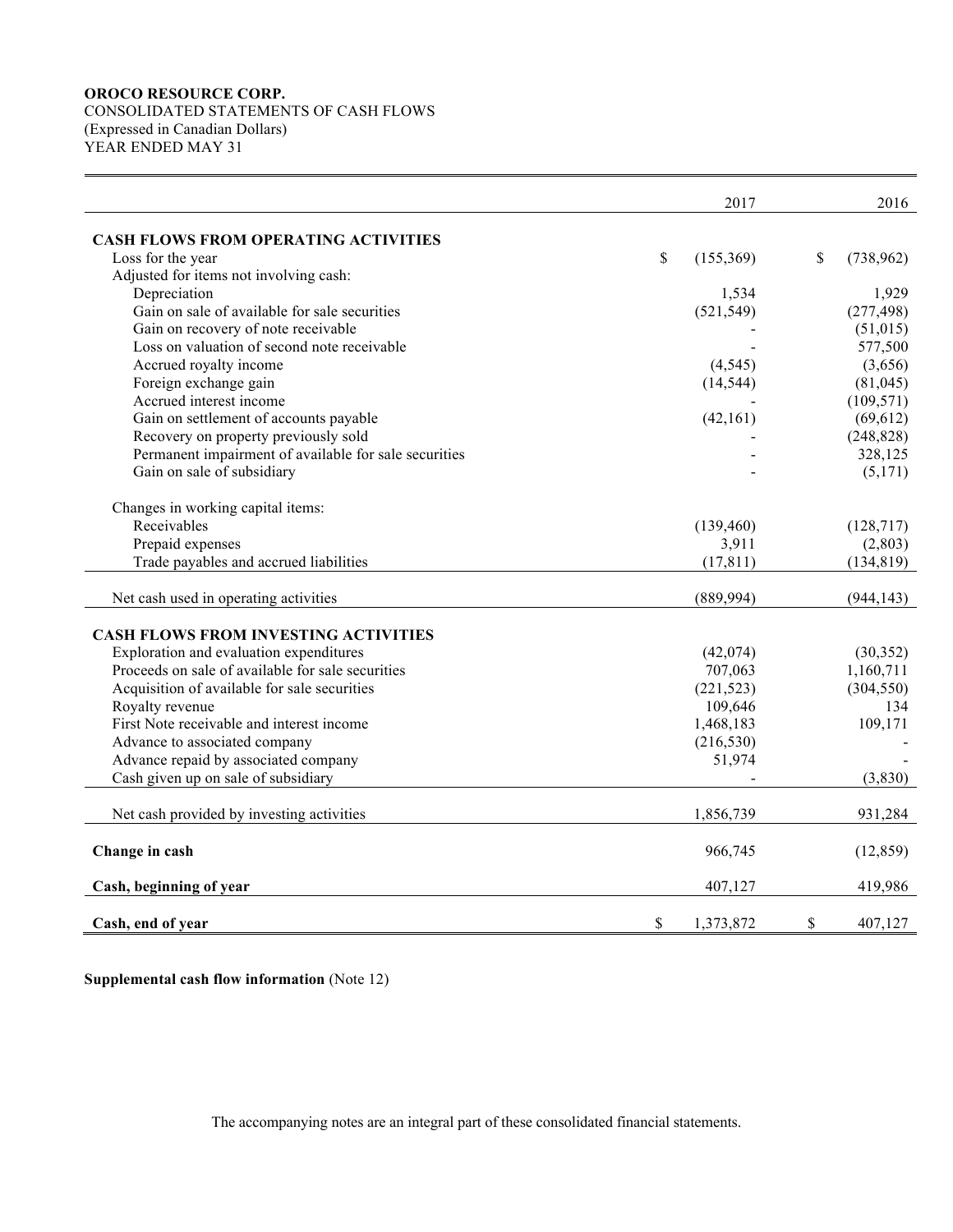## **1. NATURE OF OPERATIONS AND GOING CONCERN**

Oroco Resource Corp. (the "Company") was incorporated on July 7, 2006 under the Business Corporations Act of British Columbia and is in the business of acquiring, exploring and developing exploration and evaluation assets in Mexico. The Company is listed on the TSX Venture Exchange (the "TSX-V").

The Company's head office and principal address is located at #1201 - 1166 Alberni Street, Vancouver, British Columbia, Canada, V6E 3Z3.

The Company is in the exploration stage and has not yet determined whether these exploration and evaluation assets contain reserves that are economically recoverable. The recoverability of amounts shown for exploration and evaluation assets and related deferred exploration expenditures are dependent upon the discovery of economically recoverable reserves, the ability of the Company to obtain necessary financing to complete the development of the mineral properties and upon future profitable production or proceeds from the disposition thereof.

The Company's exploration and evaluation assets consist of the Xochipala and Salvador properties in Guerrero State, Mexico. The outlook for the Company is tied to realizing on the value of its exploration and evaluation assets and available for sale securities, raising the financing necessary to maintain operations thereafter, and ultimately on generating future profitable operations. The Company estimates it has sufficient working capital to fund operations for the upcoming year.

## **2. BASIS OF PRESENTATION**

## **Statement of compliance**

These consolidated financial statements have been prepared in accordance with International Financial Reporting Standards ("IFRS") as issued by the International Accounting Standards Board ("IASB") and interpretations of the International Financial Reporting Interpretations Committee ("IFRIC").

These consolidated financial statements were authorized by the Audit Committee and Board of Directors of the Company on September 26, 2017.

#### **Basis of presentation**

These consolidated financial statements have been prepared on a historical cost basis, using the accrual basis of accounting, except for cash flow information and certain financial assets that are measured at fair value, as explained in the significant accounting policies set out in Note 3.

The accounting policies set out below have been applied consistently to all years presented in these consolidated financial statements.

#### **Functional and presentation currency**

These consolidated financial statements are presented in Canadian dollars, unless otherwise noted, which is the functional currency of the parent and of its subsidiaries.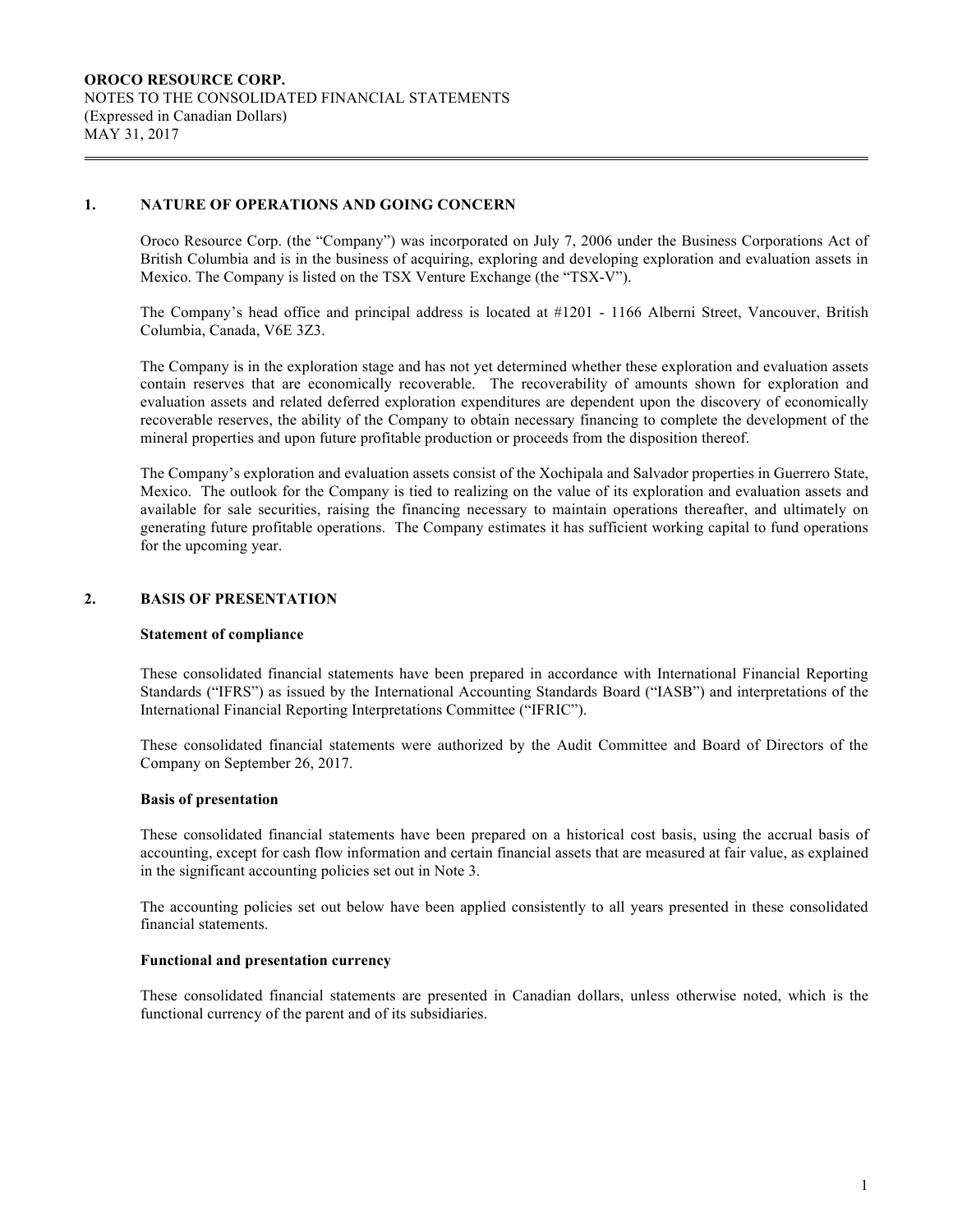## **2. BASIS OF PRESENTATION** (cont'd…)

#### **Basis of consolidation**

These consolidated financial statements include the accounts of the Company and its direct wholly-owned subsidiaries. Control exists when the Company possesses power over an investee, has exposure to variable returns from the investee and has the ability to use its power over the investee to affect its returns. Intercompany balances and transactions, and any unrealized income and expenses arising from intercompany transactions, are eliminated in preparing the consolidated financial statements.

| Name of Subsidiary                                 | Country<br>of<br>Incorporation | Percentage of<br>Ownership | Principal Activity           |
|----------------------------------------------------|--------------------------------|----------------------------|------------------------------|
| Minera Xochipala S.A. de C.V. ("Minera Xochipala") | Mexico                         | $100\%$                    | <b>Exploration</b> in Mexico |
| 0973496 B.C. Ltd.                                  | Canada                         | $100\%$                    | Holding company              |

The Company also holds an inactive, nominal company incorporated in Canada.

On February 26, 2016, the Company sold Xochipala Gold, S.A. de C.V., a nominal company, for \$9,001, resulting in a gain on sale of subsidiary of \$5,171.

#### **Significant estimates**

The preparation of these consolidated financial statements requires the Company to make estimates and assumptions concerning the future. The Company's management reviews these estimates and underlying assumptions on an ongoing basis, based on experience and other factors, including expectations of future events that are believed to be reasonable under the circumstances. Revisions to estimates are adjusted for prospectively in the period in which the estimates are revised.

Critical accounting estimates are estimates and assumptions made by management that may result in a material adjustment to the carrying amount of assets and liabilities within the next financial year and are, but are not limited to, the following:

Share-based payments - The fair value of stock options issued are subject to the limitation of the Black-Scholes option pricing model which incorporates market data and which involves uncertainty and subjectivity in estimates used by management in the assumptions. Changes in the input assumptions can materially affect the fair value estimate of stock options.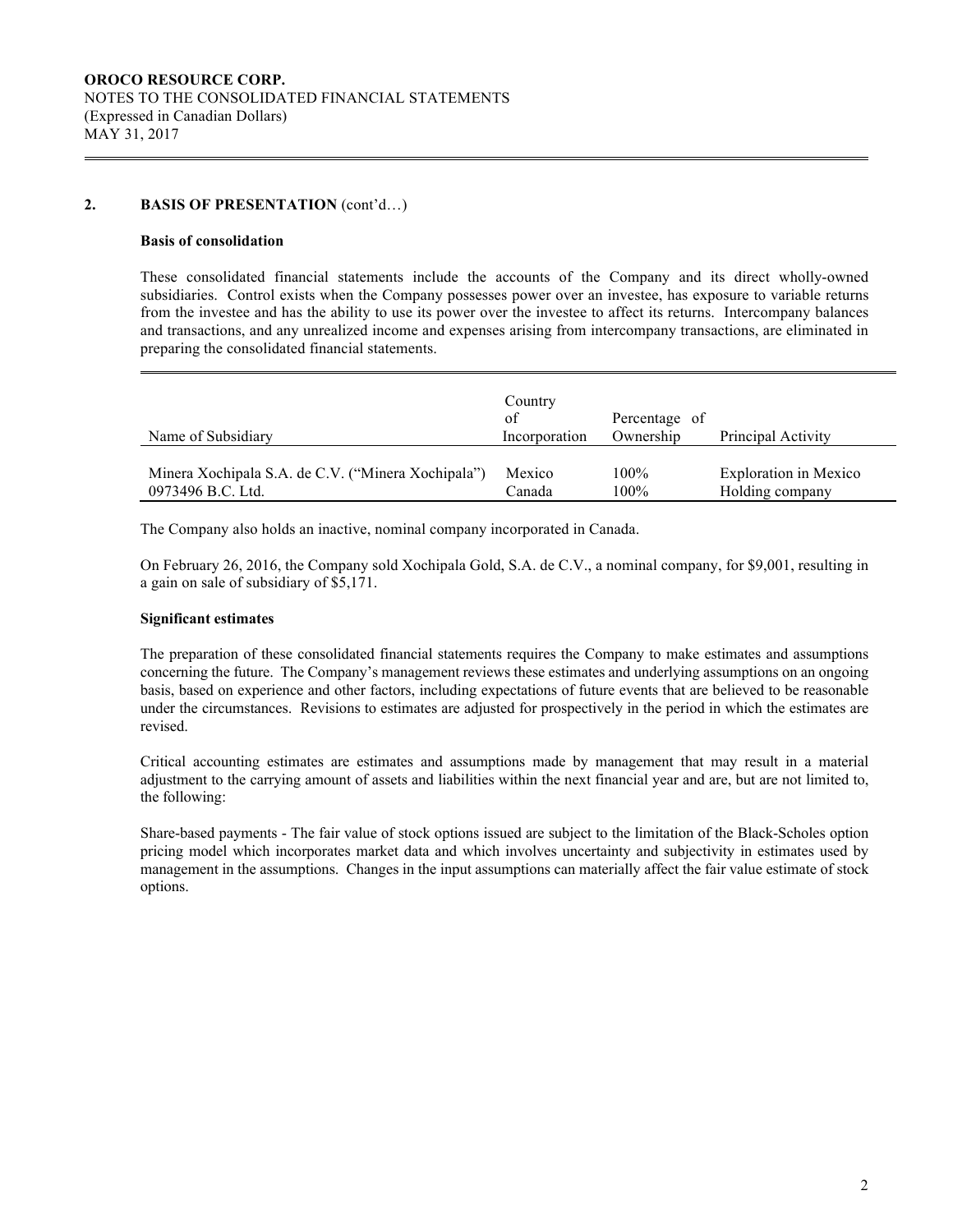## **2. BASIS OF PRESENTATION** (cont'd…)

#### **Significant estimates** (cont'd…)

Valuation of available for sale securities - The Company evaluates, among other factors, the duration and extent to which the fair value of an investment is less than its cost; and the financial health of, and near term business outlook for, the investee, including factors such as industry and sector performance, changes in technology, and operational and financing cash flow.

The carrying value and the recoverability of exploration and evaluation assets – Management has determined that exploration, evaluation and related costs incurred, which were capitalized may have future economic benefits and may be economically recoverable. Management uses several criteria in its assessments of economic recoverability and probability of future economic benefits including geologic and other technical information, history of conversion of mineral deposits with similar characteristics to its own properties to proven and probable mineral reserves, scoping and feasibility studies, accessible facilities and existing permits.

Valuation of production royalty - The Company is entitled to royalty income as disclosed in Note 5. The Company has estimated the value of the production royalty to be \$Nil due to lack of certainty of future ongoing production and values.

## **Significant judgments**

Information about critical judgments in applying accounting policies that have the most significant effect on the amounts recognized in the consolidated financial statements are, but are not limited to, the following:

Determination of functional currency - The functional currency of the Company and its subsidiaries is the currency of the primary economic environment in which each entity operates. The Company has determined the functional currency of each entity to be the Canadian dollar. Determination of the functional currency may involve certain judgments to determine the primary economic environment. The functional currency may change if there is a change in events and conditions which determines the primary economic environment.

Recovery of deferred tax assets - Judgment is required in determining whether deferred tax assets are recognized in the statement of financial position. Deferred tax assets, including those arising from unutilized tax losses, require management to assess the likelihood that the Company will generate taxable earnings in future periods, in order to utilize recognized deferred tax assets. Estimates of future taxable income are based on forecast cash flows from operations and the application of existing tax laws in each jurisdiction. To the extent that future cash flows and taxable income differ significantly from estimates, the ability of the Company to realize the net deferred tax assets recorded at the date of the statement of financial position could be impacted. The Company has not recorded any deferred tax assets.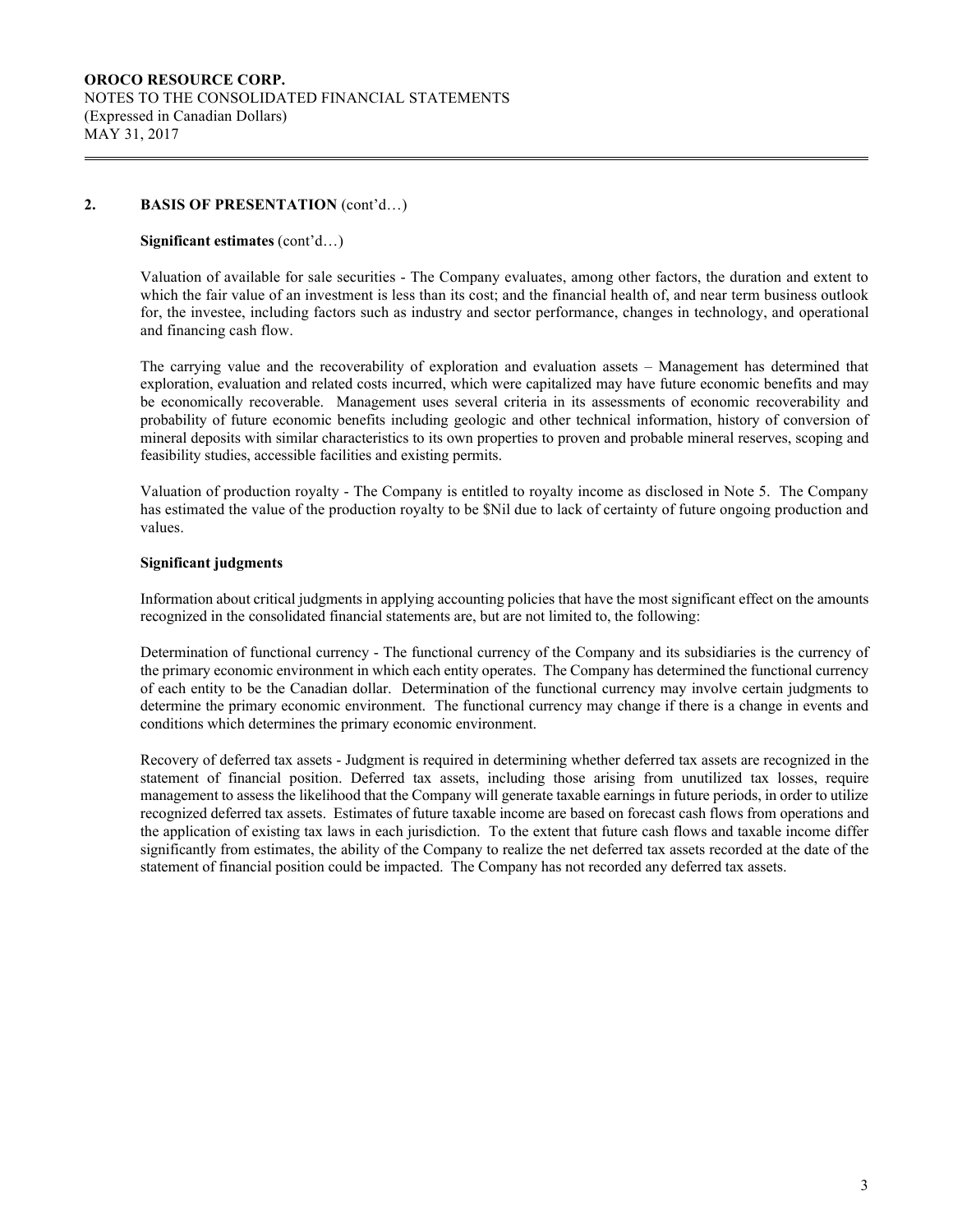## **3. SIGNIFICANT ACCOUNTING POLICIES**

#### **Financial assets**

All financial assets are initially recorded at fair value and designated upon inception into one of the following four categories: held to maturity, available for sale, loans and receivables or at fair value through profit or loss ("FVTPL").

Financial assets classified as FVTPL are measured at fair value with unrealized gains and losses recognized through profit or loss. The Company's cash is classified as FVTPL.

Financial assets classified as loans and receivables and held to maturity assets are measured at amortized cost. The Company's receivables and First Note receivable are classified as loans and receivables.

Financial assets classified as available for sale are measured at fair value with unrealized gains and losses recognized in other comprehensive income and loss except for losses in value that are considered other than temporary which are recognized in profit or loss. Available for sale securities have been classified as available for sale assets.

Transaction costs associated with FVTPL financial assets are expensed as incurred, while transaction costs associated with all other financial assets are included in the initial carrying amount of the asset.

#### **Financial liabilities**

All financial liabilities are initially recorded at fair value and designated upon inception as FVTPL or other financial liabilities.

Financial liabilities classified as FVTPL include financial liabilities held for trading and financial liabilities designated upon initial recognition as FVTPL. Derivatives, including separated embedded derivatives are also classified as held for trading and recognized at fair value with changes in fair value recognized in profit or loss unless they are designated as effective hedging instruments. Fair value changes on financial liabilities classified as FVTPL are recognized in profit or loss. The Company has not classified any financial liabilities as FVTPL.

Financial liabilities classified as other financial liabilities are initially recognized at fair value less directly attributable transaction costs. After initial recognition, other financial liabilities are subsequently measured at amortized cost using the effective interest rate method. The effective interest rate method is a method of calculating the amortized cost of a financial liability and of allocating interest expense over the relevant period. The effective interest rate is the rate that discounts estimated future cash payments through the expected life of the financial liability, or, where appropriate, a shorter period. The Company's trade payables and accrued liabilities are classified as other financial liabilities.

#### **Exploration and evaluation assets**

Exploration and evaluation assets include the costs of acquiring licenses, costs associated with exploration and evaluation activity, and the fair value (at acquisition date) of exploration and evaluation assets acquired in a business combination. All costs related to the acquisition, exploration and development of exploration and evaluation assets are capitalized by property as an intangible asset. Costs incurred before the Company has obtained the legal rights to explore an area are charged to operations.

Exploration and evaluation assets are assessed for impairment if (i) sufficient data exists to determine technical feasibility and commercial viability and (ii) facts and circumstances suggest that the carrying amount exceeds the recoverable amount.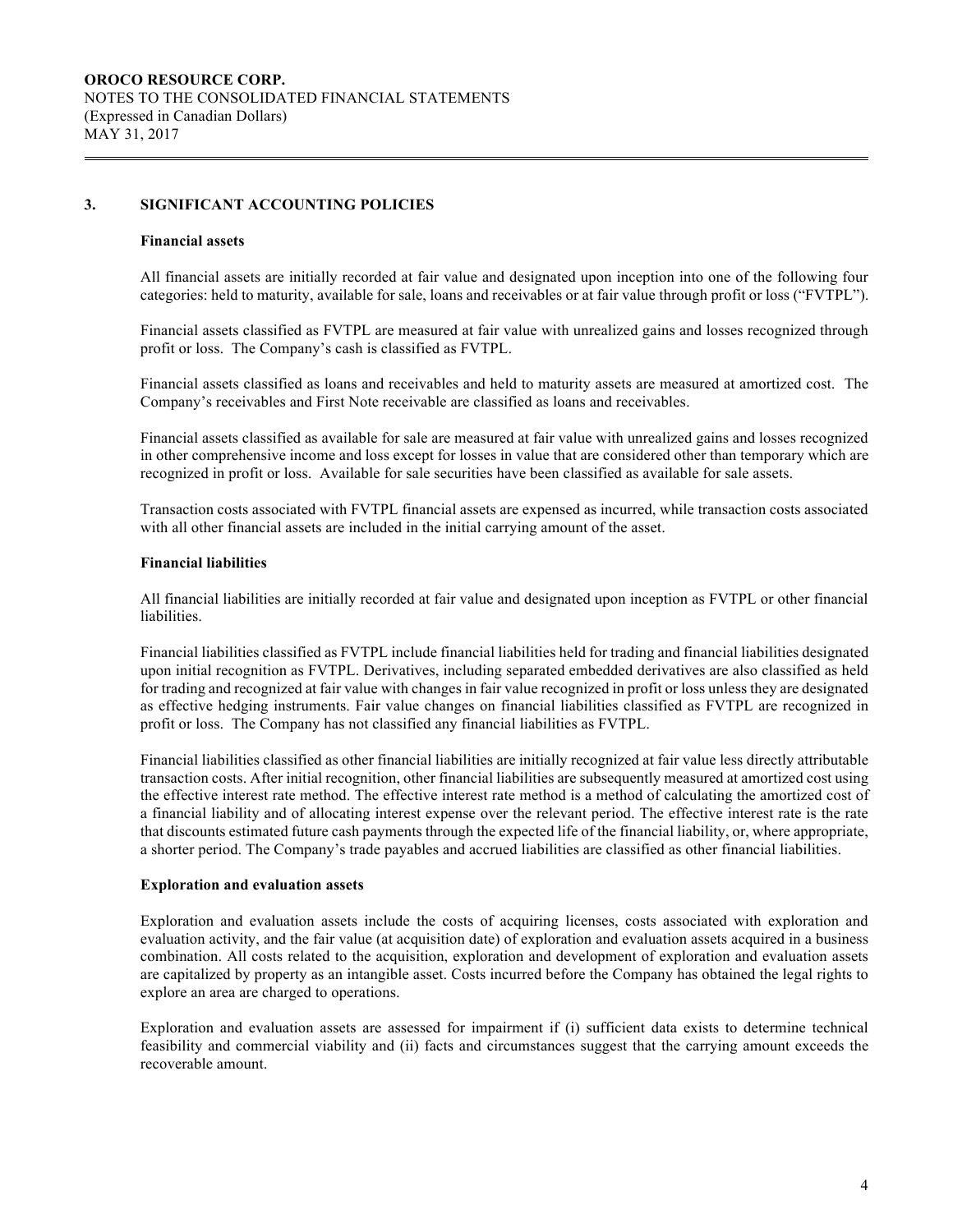#### **Exploration and evaluation assets** (cont'd…)

Once the technical feasibility and commercial viability of the extraction of mineral resources in an area of interest are demonstrable, exploration and evaluation assets attributable to that area of interest are first tested for impairment and then reclassified to mining property and development assets within property, plant and equipment.

Recoverability of the carrying amount of the exploration and evaluation assets is dependent on successful development and commercial exploitation, or alternatively, sale of the respective areas of interest.

General exploration costs not related to specific properties and general administrative expenses are charged to operations in the year in which they are incurred.

The Company does not have any producing mineral properties and all of its efforts to date have been exploratory in nature. Upon the establishment of commercial production, carrying values of deferred acquisition and exploration costs are amortized over the estimated life of the mine using the units of production method.

## **Provisions**

#### *Rehabilitation provisions*

The Company recognizes liabilities for statutory, contractual, constructive or legal obligations, including those associated with the rehabilitation of exploration and evaluation assets and equipment, when those obligations result from the acquisition, construction, development or normal operation of the assets. Initially, a liability for rehabilitation obligation is recognized at its fair value in the period in which it is incurred if a reasonable estimate of cost can be made. The Company records the present value of estimated future cash flows associated with rehabilitation as a liability when the liability is incurred and increases the carrying value of the related assets for that amount. Subsequently, these capitalized rehabilitation costs are amortized over the life of the related assets. At the end of each period, the liability is increased to reflect the passage of time (accretion expense) and changes in the estimated future cash flows underlying any initial estimates (additional rehabilitation costs).

The Company recognizes its environmental liability on a site-by-site basis when it can be reliably estimated. Environmental expenditures related to existing conditions resulting from past or current operations and from which no current or future benefit is discernible are charged to profit or loss. The Company had no measurable rehabilitation obligations as at May 31, 2017 and 2016.

#### *Other provisions*

Provisions are recognized for liabilities of uncertain timing or amount that have arisen as a result of past transactions, including legal or constructive obligations. The provision is measured at the best estimate of the expenditure required to settle the obligation at the reporting date. The Company had no other provisions as at May 31, 2017 and 2016.

#### **Impairment**

At the end of each reporting period, the carrying amounts of the Company's long-lived assets are reviewed to determine whether there is any indication that those assets are impaired. If any such indication exists, the recoverable amount of the asset is estimated in order to determine the extent of the impairment, if any. The recoverable amount is the higher of fair value less costs to sell and value in use. Fair value is determined as the amount that would be obtained from the sale of the asset in an arm's length transaction between knowledgeable and willing parties. In assessing value in use, the estimated future cash flows are discounted to their present value using a discount rate that reflects current market assessments of the time value of money and the risks specific to the asset.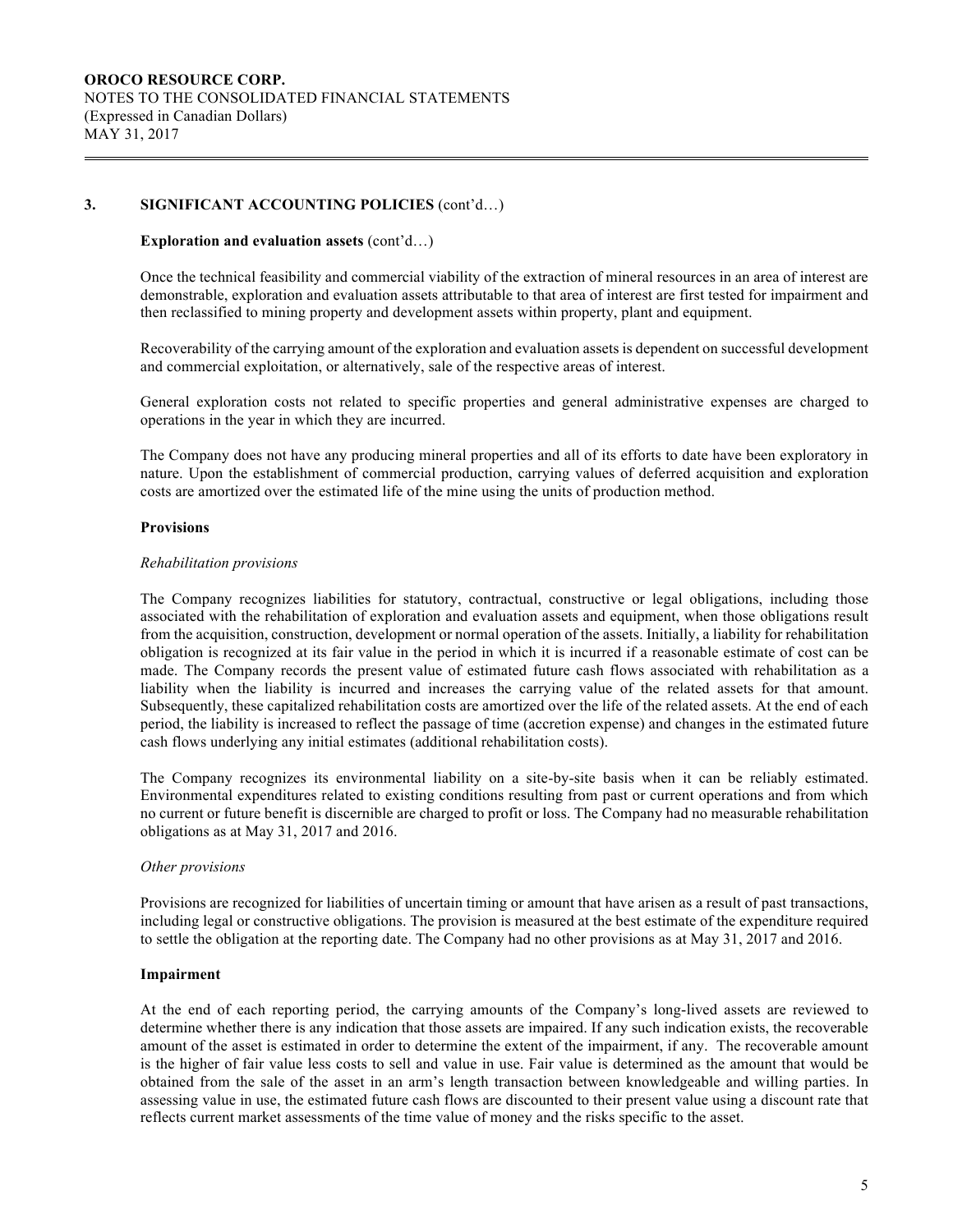#### **Impairment** (cont'd…)

If the recoverable amount of an asset is estimated to be less than its carrying amount, the carrying amount of the asset is reduced to its recoverable amount and the impairment loss is recognized in profit or loss. For an asset that does not generate largely independent cash inflows, the recoverable amount is determined for the cash generating unit ("CGU") to which the asset belongs.

Where an impairment subsequently reverses, the carrying amount of the asset (or CGU) is increased to the revised estimate and its recoverable amount, but to an amount that does not exceed the carrying amount that would have been determined had no impairment loss been recognized for the asset (or CGU) in prior years. A reversal of an impairment loss is recognized immediately in profit or loss.

## **Equipment**

Equipment is stated at cost less accumulated depreciation. Depreciation is provided for using the declining-balance method at the following rates per annum:

| Automotive equipment | $10\%$ |
|----------------------|--------|
| Computer equipment   | 30%    |
| Leaseholds           | 20%    |
| Office furniture     | 20%    |

#### **Foreign currency translation**

Transactions in foreign currencies are translated at the exchange rate in effect at the date of the transaction. Foreign denominated monetary assets and liabilities are translated to their Canadian dollar equivalents using foreign exchange rates prevailing at the statement of financial position date. Non-monetary items are translated into Canadian dollars at the exchange rate in effect on the respective transaction dates. Revenues and expenses are translated at average rates for the period, except for amortization, which is translated on the same basis as the related asset. Exchange gains or losses arising on foreign currency translation are reflected in profit or loss for the year.

#### **Share-based payments**

The fair value of options granted is recognized as stock-based compensation expense with a corresponding increase in reserves. An individual is classified as an employee when the individual is an employee for legal or tax purposes (direct employee) or provides services similar to those performed by a direct employee. Consideration paid on the exercise of stock options is credited to capital stock and the fair value of the options is reclassified from reserves to share capital.

The Company accounts for the granting of stock options and direct awards of stock to employees, directors and nonemployees using the fair value method whereby all awards will be recorded at fair value on the date of grant. Stock based compensation awards are calculated using the Black-Scholes option pricing model. Compensation expense is recognized immediately for past services and pro rata for future services over the vesting period with a corresponding increase in reserves.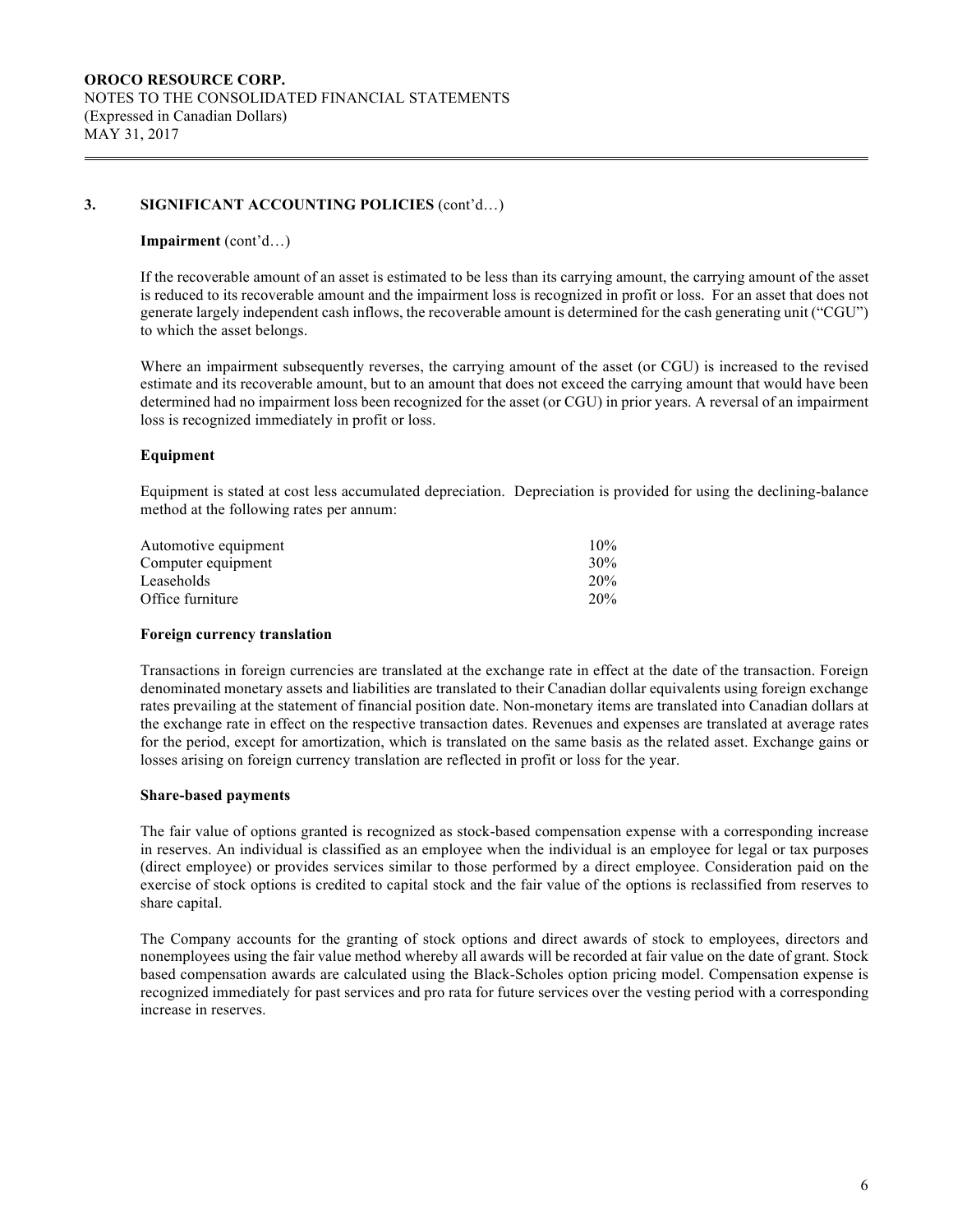#### **Income (loss) per share**

The Company presents basic and diluted earnings (loss) per share data for its common shares. Basic earnings (loss) per share is calculated by dividing the loss attributable to common shareholders of the Company by the weighted average number of common shares outstanding during the period. Diluted earnings (loss) per share is computed similar to basic earnings (loss) per share except that the weighted average shares outstanding are increased to include additional shares for the assumed exercise of stock options and warrants, if dilutive. The number of additional shares is calculated by assuming that outstanding stock options and warrants were exercised and that the proceeds from such exercises were used to acquire common stock at the average market price during the reporting periods. There was no dilutive effect for the years presented.

#### **Share capital**

Common shares are classified as share capital. Incremental costs, net of tax effects, directly attributable to the issue of common shares are recognized as a deduction from equity.

#### **Income taxes**

Current tax is the expected tax payable or receivable on the local taxable income or loss for the year, using local tax rates enacted or substantively enacted at the financial position reporting date, and includes any adjustments to tax payable or receivable in respect of previous years.

Deferred income tax is recognized in respect of temporary differences between the carrying amounts of assets and liabilities for financial reporting purposes and the amounts used for taxation purposes. Deferred tax is measured at the tax rates that are expected to be applied to temporary differences when they reverse, based on the laws that have been enacted or substantively enacted by the financial position reporting date. Deferred tax is not recognized for temporary differences which arise on the initial recognition of assets or liabilities in a transaction that is not a business combination and that affects neither accounting, nor taxable profit or loss.

A deferred tax asset is recognized for unused tax losses, tax credits and deductible temporary differences, to the extent that it is probable that future taxable profits will be available against which they can be utilized. Deferred tax assets are reviewed at each reporting date and are reduced to the extent that it is no longer probable that the related tax benefit will be realized.

#### **Related party transactions**

Parties are considered to be related if one party has the ability, directly or indirectly, to control the other party or exercise significant influence over the party in making financial and operating decisions. Related parties may be individuals or corporate entities. A transaction is considered to be a related party transaction when there is a transfer of resources or obligations between related parties.

#### **New accounting policies adopted**

The following standards and amendments to existing standards have been adopted by the Company effective June 1, 2016:

#### *IFRS 11, Joint arrangements*

This standard was amended to provide specific guidance on accounting for the acquisition of an interest in a joint operation that is a business.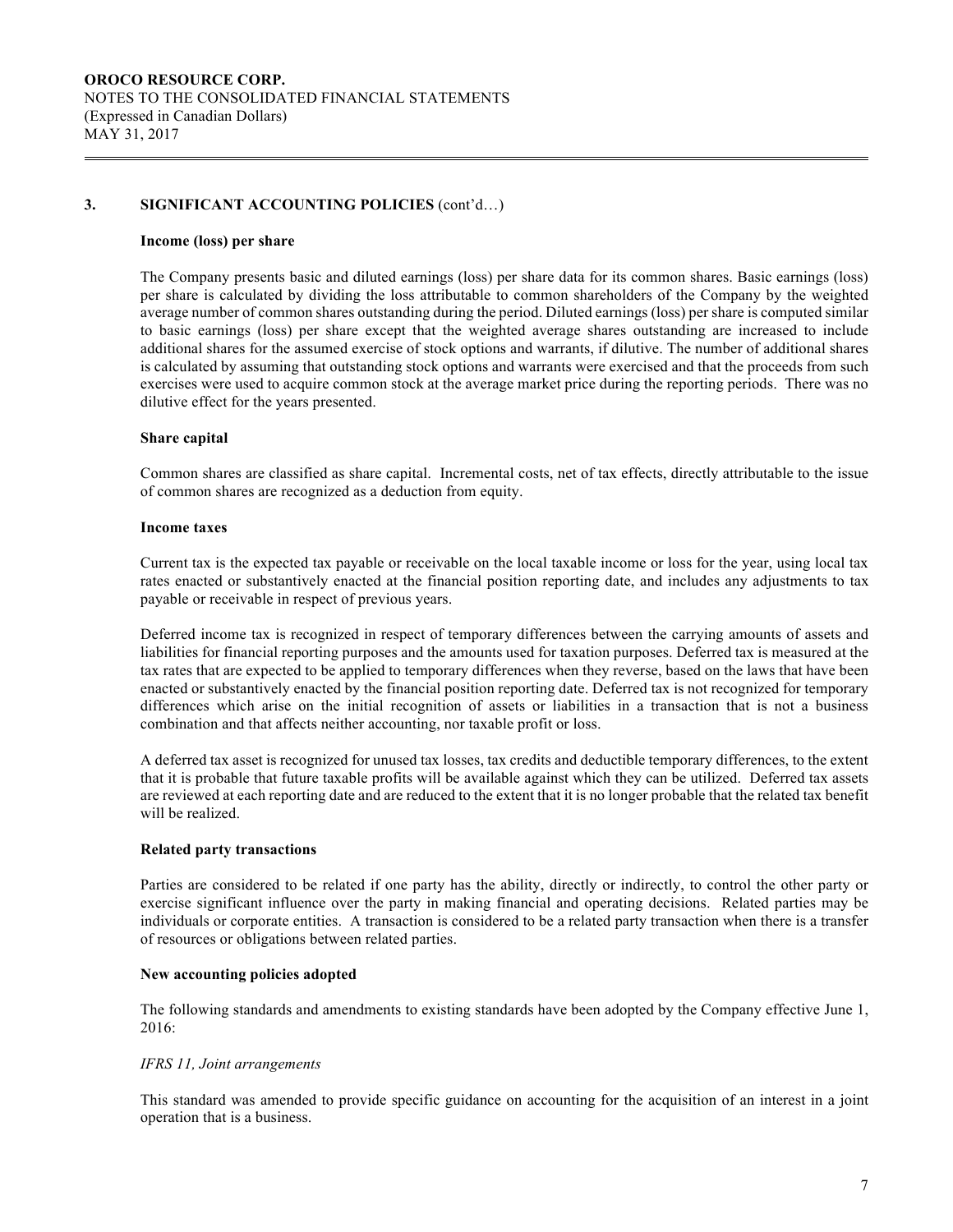#### **New accounting policies adopted** (cont'd…)

The following standards and amendments to existing standards have been adopted by the Company effective June 1, 2016:

## *IAS 16, Property, plant and equipment and IAS 38, Intangible assets*

These standards were amended to prohibit the use of revenue-based depreciation methods for property, plant and equipment and limit the use of revenue-based amortization for intangible assets.

## *IAS 27, Separate financial statements and IFRS 1, First-time adoption of IFRS*

IAS 27 was amended to restore the option to use the equity method to account for investments in subsidiaries, joint ventures and associates in an entity's separate financial statements.

IFRS 1 was amended to permit the use of the business combinations exemption for investments in subsidiaries accounted for using the equity method in the separate financial statements of the first-time adopter.

The adoption of these standards did not have an impact on these consolidated financial statements.

## **New standards, interpretations and amendments to existing standards not yet effective**

The following standards, amendments to standards and interpretations have been issued but are not effective for annual periods beginning on or after January 1, 2017:

## *IFRS 7, Financial instruments: disclosures*

Amendments to IFRS 7 related to the application of IFRS 9, *Financial Instruments*.

The following standards, amendments to standards and interpretations have been issued but are not effective for annual periods beginning on or after January 1, 2018:

## *IFRS 9, Financial instruments*

This standard was issued in November 2009 and covers the classification and measurement of financial assets as part of its project to replace IAS 39 Financial Instruments: Recognition and Measurement. In October 2010, the requirements for classifying and measuring financial liabilities were added to IFRS 9. Under this guidance, entities have the option to recognize financial liabilities at fair value through earnings. If this option is elected, entitles would be required to reverse the portion of the fair value change due to own credit risk out of earnings and recognize the change in other comprehensive income.

#### *IFRS 15, Revenue from contracts with customers*

This standard deals with revenue recognition and establishes principles of reporting useful information to users of financial statements about the nature, amount, timing, and uncertainty of revenue and cash flows arising from an entity's contracts with customers.

The Company has not yet assessed the potential impact of the application of these standards, nor determined whether it will adopt these standards early.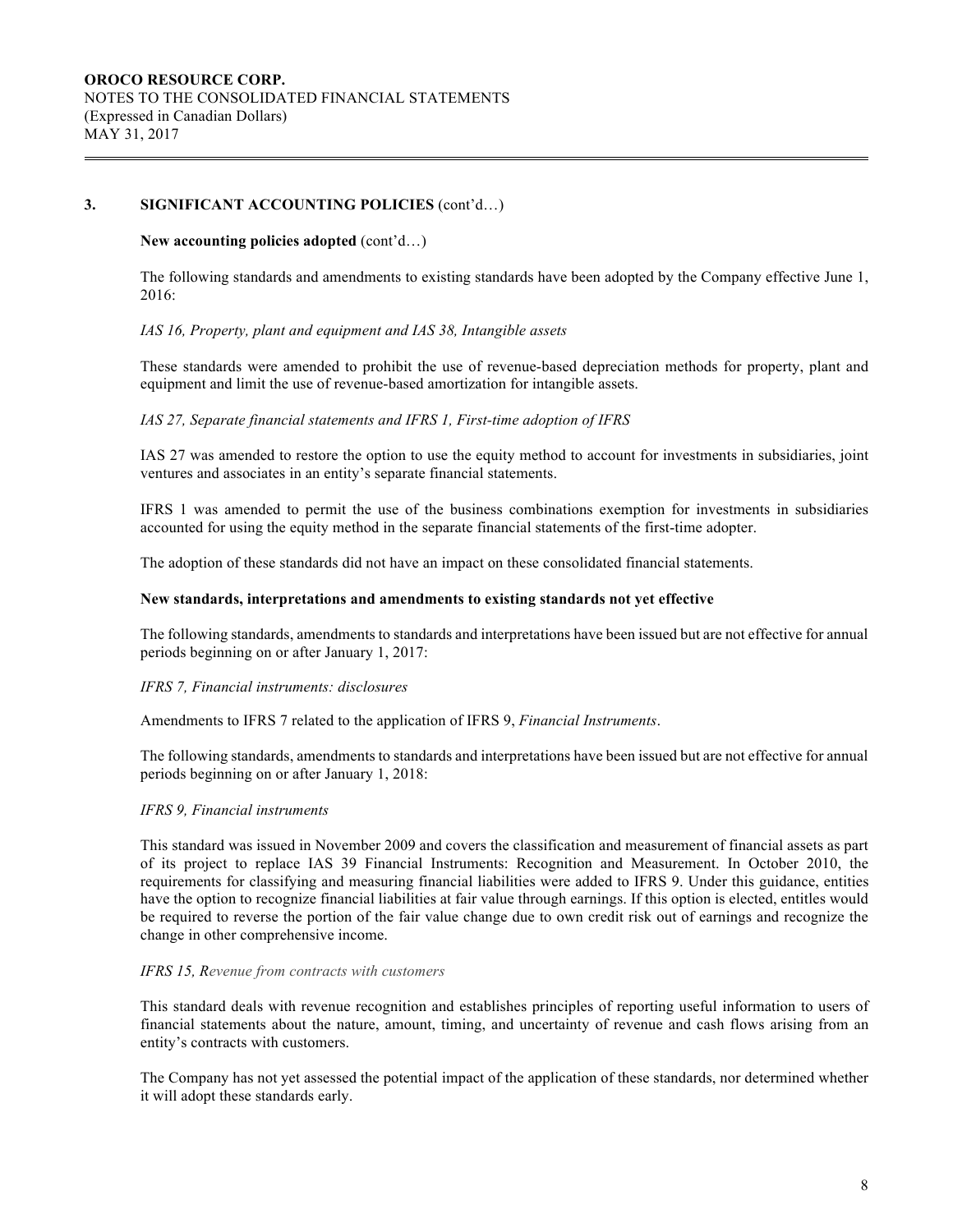The following standards, amendments to standards and interpretations have been issued but are not effective for annual periods beginning on or after January 1, 2019:

## *IFRS 16, Leases*

This standard sets out the principles for recognition, measurement, presentation, and disclosure of leases including guidance for both parties to a contract, the lessee and the lessor. It eliminates the classification of leases as either operating or finance leases as is required by IAS 17 and instead introduces a single lessee accounting model.

The Company has not yet assessed the potential impact of the application of this standard, nor determined whether it will adopt the standard early.

## **4. EXPLORATION AND EVALUATION ASSETS**

|                                                                                                             |    | Xochipala<br>Property    |               | Total                    |
|-------------------------------------------------------------------------------------------------------------|----|--------------------------|---------------|--------------------------|
| May 31, 2016                                                                                                | S  | 250,355                  | <sup>\$</sup> | 250,355                  |
| Deferred exploration expenditures:<br>Geologists<br><b>IVA</b><br>Lease payments, assessment fees and taxes |    | 31,955<br>5,113<br>4,906 |               | 31,955<br>5,113<br>4,906 |
|                                                                                                             |    | 41,974                   |               | 41,974                   |
| May 31, 2017                                                                                                | \$ | 292,329                  | S             | 292,329                  |

|                                                                |    | Xochipala<br>Property |   | Total           |
|----------------------------------------------------------------|----|-----------------------|---|-----------------|
| May 31, 2015                                                   | -S | 219,837               | S | 219,837         |
| Deferred exploration expenditures:<br>Geologists<br><b>IVA</b> |    | 21,571<br>3,451       |   | 21,571<br>3,451 |
| Lease payments, assessment fees and taxes                      |    | 5,496                 |   | 5,496           |
|                                                                |    | 30,518                |   | 30,518          |
| May 31, 2016                                                   | \$ | 250,355               |   | 250,355         |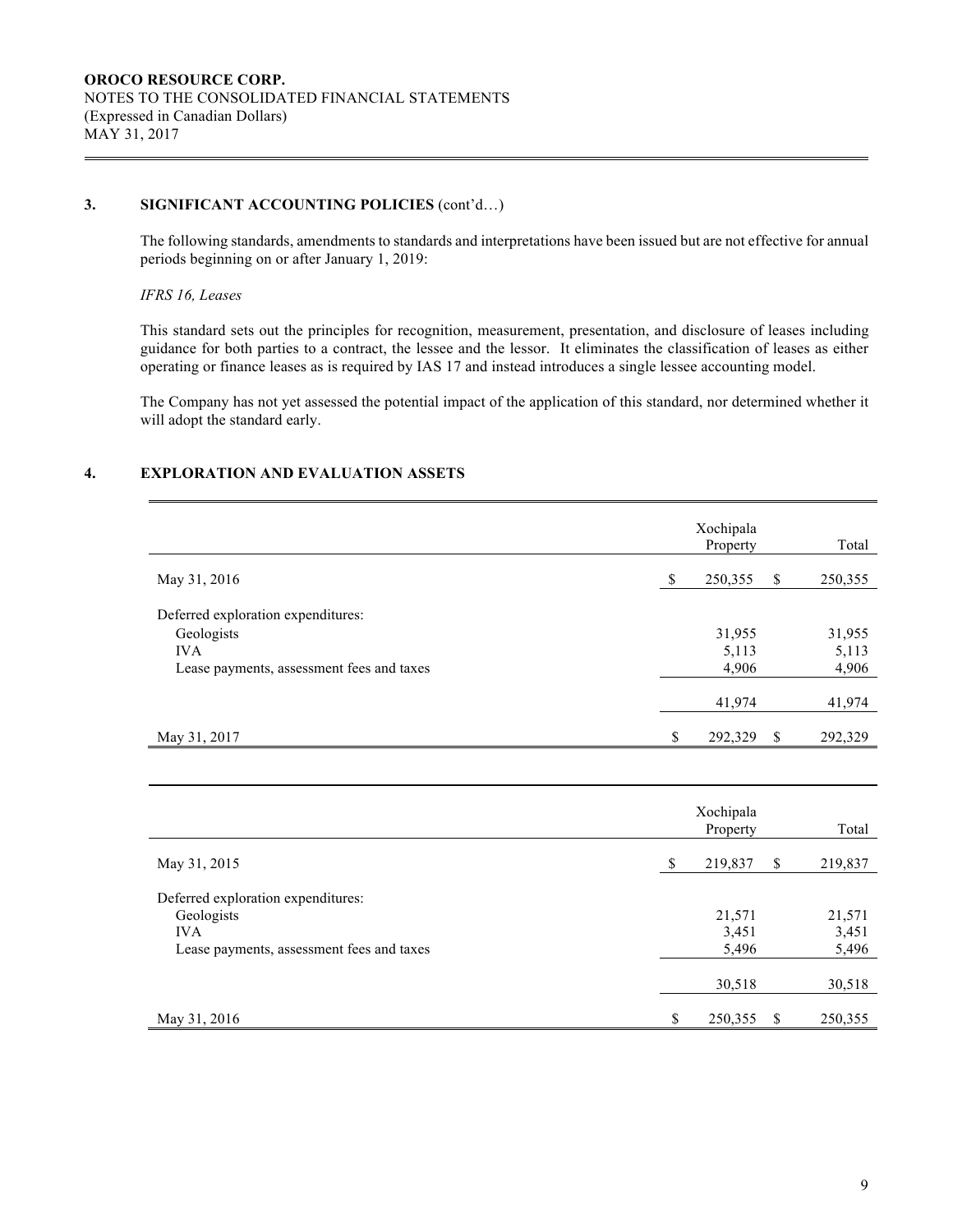## **4. EXPLORATION AND EVALUATION ASSETS** (cont'd…)

#### **(a) Xochipala Property Guerrero State, Mexico**

The Xochipala Property, located in Guerrero State, Mexico, is comprised of the contiguous Celia Gene and Celia Generosa concessions. Minera Xochipala acquired the Xochipala Property in 2007.

#### **(b) Salvador Property, Guerrero State, Mexico**

The Salvador Property is a mining concession 100% owned by Minera Xochipala.

## **5. SALE OF CERRO PRIETO PROPERTY**

On August 30, 2013, the Company sold its interest in the Cerro Prieto Property to Goldgroup Mining Inc. ("Goldgroup") by way of the sale of the Company's then wholly owned subsidiary, Minera Polimetalicos Mexicanos, S.A. ("Polimetalicos") and assignment of the 2% (two percent) net smelter returns royalty payable.

In addition to cash, promissory notes (an interest bearing first note in the amount of US\$1,500,000, valued on the date of receipt as \$Nil, and a non-interest bearing Second Note in the amount of US\$4,125,000) and share consideration paid by Goldgroup to the Company, Goldgroup agreed to pay to the Company a production royalty (the "Production Royalty") quarterly in arrears. The Production Royalty, payable for each month in which the monthly average of the daily PM London gold fix is in excess of US\$1,250 per ounce, is calculated at the rate of 20% of the dollar value of that excess for each ounce of gold produced from the property during that month, to a maximum royalty of US\$90 per ounce. This Production Royalty will be payable for each and every ounce of the greater of:

- i) the first 90,000 ounces of gold produced from the Property; and
- ii) all ounces of gold produced from the Property until the completion of five full years of commercial production, which period commenced on March 1, 2014.

During the year ended May 31, 2017, the Company accrued or received \$106,125 (2016 - \$3,656) in royalty revenue.

Prior to the closing of the sale of Polimetalicos to Goldgroup, Polimetalicos's Mexican subsidiary, Minas de Oroco Resources, S.A. de C.V., assigned to the Company all of its rights and interests in all refunds of value added taxes paid by it in the years 2008 through 2012 (the "VAT Refund") in consideration of US\$500,000 of debt owed by this subsidiary to the Company. On September 19, 2014, the Company agreed to assign all its rights and interests in the VAT Refund to Goldgroup (the "VAT Assignment Agreement") in consideration of US\$240,000, paid in common shares of Goldgroup, and 50% of all future VAT refunds obtained in excess of US\$400,000. The Company assigned a fair value of \$Nil to the VAT refund as collectability was uncertain. In fiscal 2016, the Company accrued or received \$248,828 in relation to the VAT refund, recorded as recovery on property previously sold.

On August 28, 2015, Goldgroup exercised its option to settle the Second Note by delivering 16,500,000 common shares of Goldgroup to the Company, which resulted in a loss on valuation of Second Note of \$577,500.

As at May 31, 2017 the estimated fair value of the First Note was \$Nil (2016 - \$1,055,355). During the year ended May 31, 2017, the Company received payments from Goldgroup totalling \$1,468,183 to settle the remaining principal and accrued interest from the First Note, VAT refund, deadline extension fees, and break fees.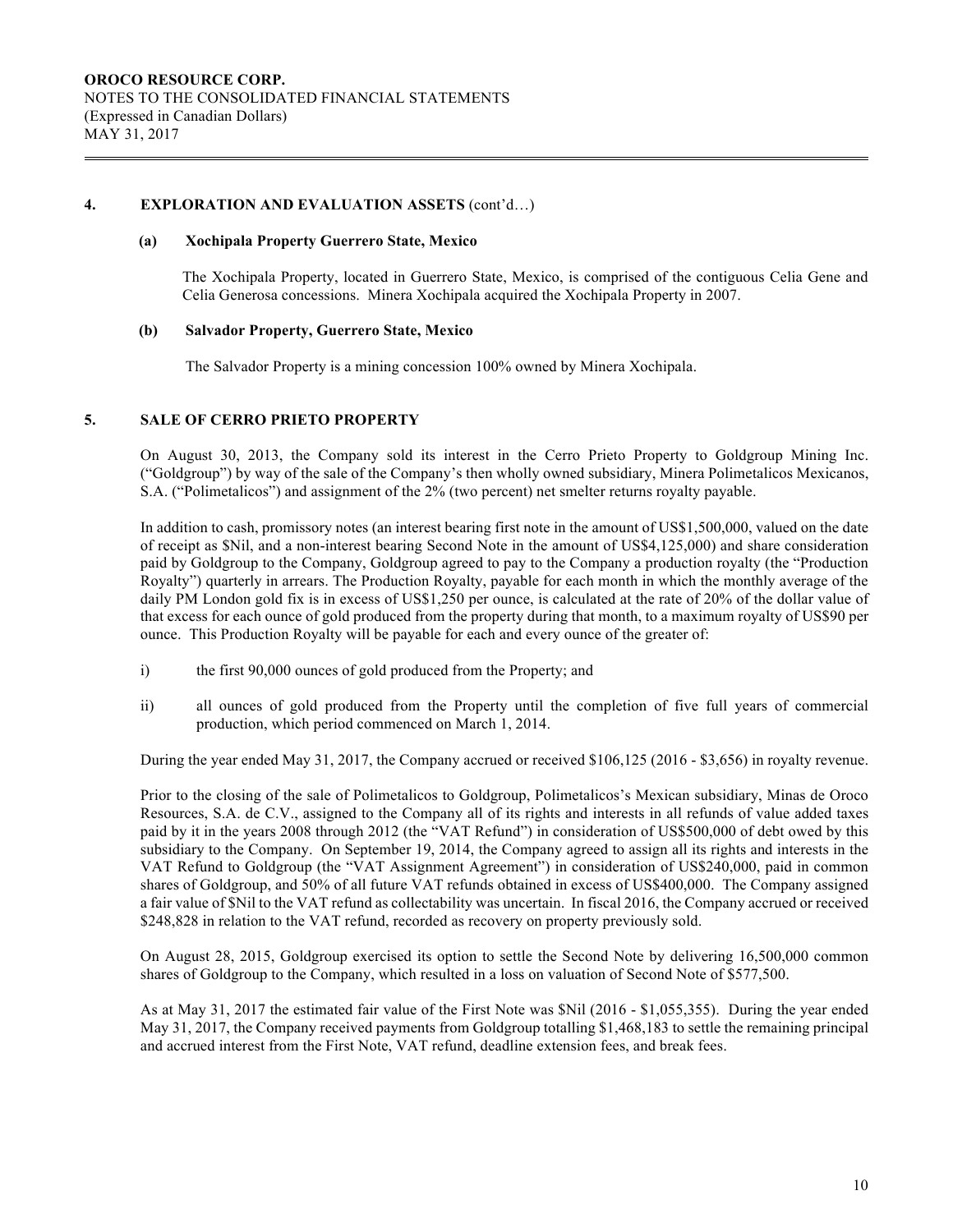## **6. AVAILABLE FOR SALE SECURITIES**

Pursuant to the sale of the Cerro Prieto Property, the Company received 5,500,000 shares of Goldgroup. Pursuant to the VAT Assignment Agreement, the Company received an additional 2,409,025 shares of Goldgroup (Note 5), and, pursuant to the settlement of the Second Note, the Company received an additional 16,500,000 shares of Goldgroup. Pursuant to a Shares for Debt Agreement, the Company received 3,400,975 shares of Goldgroup, with a fair value on grant of \$255,073 in settlement of \$204,059 (US\$145,000) of the outstanding principal owing on the First Note, resulting in a gain on recovery of \$51,015 in fiscal 2016.

During year ended May 31, 2017, the Company sold 2,983,500 (2016 - 15,439,250) of the Goldgroup shares resulting in a gain on sale of \$521,549 (2016 - \$277,498). As at May 31, 2017, the remaining shares had a fair value of \$593,393 (2016 - \$1,723,815), resulting in other comprehensive income (loss) of \$(944,908) (2016 - \$1,128,328). During the year ended May 31, 2017, the Company recorded a permanent impairment of \$Nil (2016 - \$328,125).

During year ended May 31, 2017, the Company purchased 125,000 common shares (2016 - 300,000), at a cost of \$146,523 (2016 - \$304,550), for a total investment of 412,500 common shares, valued at \$451,073, in a private British Columbia company ("BC Co"), a company related by virtue of a member of the Company's management and a private company owned by the spouse of a director collectively having significant influence in BC Co, which has an interest in mineral concessions in Mexico. During fiscal 2017, the Company paid for expenses on behalf of BC Co of \$216,530 (2016 - \$Nil) and received \$51,974 (2016 - \$Nil) from BC Co. The advances are unsecured with no specific terms of repayment. Subsequent to May 31, 2017, the Company advanced additional funds and entered into an option to convert the advances into shares of BC Co (Note 14).

During year ended May 31, 2017, the Company purchased 375,000 common shares (2016 - Nil), at a cost of \$75,000 (2016 - \$Nil), in a private British Columbia company ("BC Co2"), which provides satellite based, geological services to the mining and other industries, which are able to identify, model and monitor subsurface geological structures.

|                       | Goldgroup                |                | BC Co   |         | BC Co <sub>2</sub> |        |
|-----------------------|--------------------------|----------------|---------|---------|--------------------|--------|
|                       | Number                   | Amount         | Number  | Amount  | Number             | Amount |
|                       |                          |                |         |         |                    |        |
| May 31, 2015          | 3,825,000                | 382,500<br>\$. |         | S       |                    |        |
| Additions             | 21,191,000               | 1,424,325      | 300,000 | 304,550 |                    |        |
| Disposals             | (15, 439, 250)           | (883,213)      |         |         |                    |        |
| Fair value adjustment | $\overline{\phantom{a}}$ | 1,128,328      |         |         |                    |        |
| Permanent impairment  | -                        | (328, 125)     |         |         |                    |        |
| May 31, 2016          | 9,576,750                | 1,723,815      | 300,000 | 304,550 |                    |        |
| Additions             |                          |                | 125,000 | 146,523 | 375,000            | 75,000 |
| Disposals             | (2,983,500)              | (185, 514)     |         |         |                    |        |
| Fair value adjustment |                          | (944,908)      |         |         |                    |        |
| May 31, 2017          | 6,593,250                | 593,393        | 425,000 | 451,073 | 375,000            | 75,000 |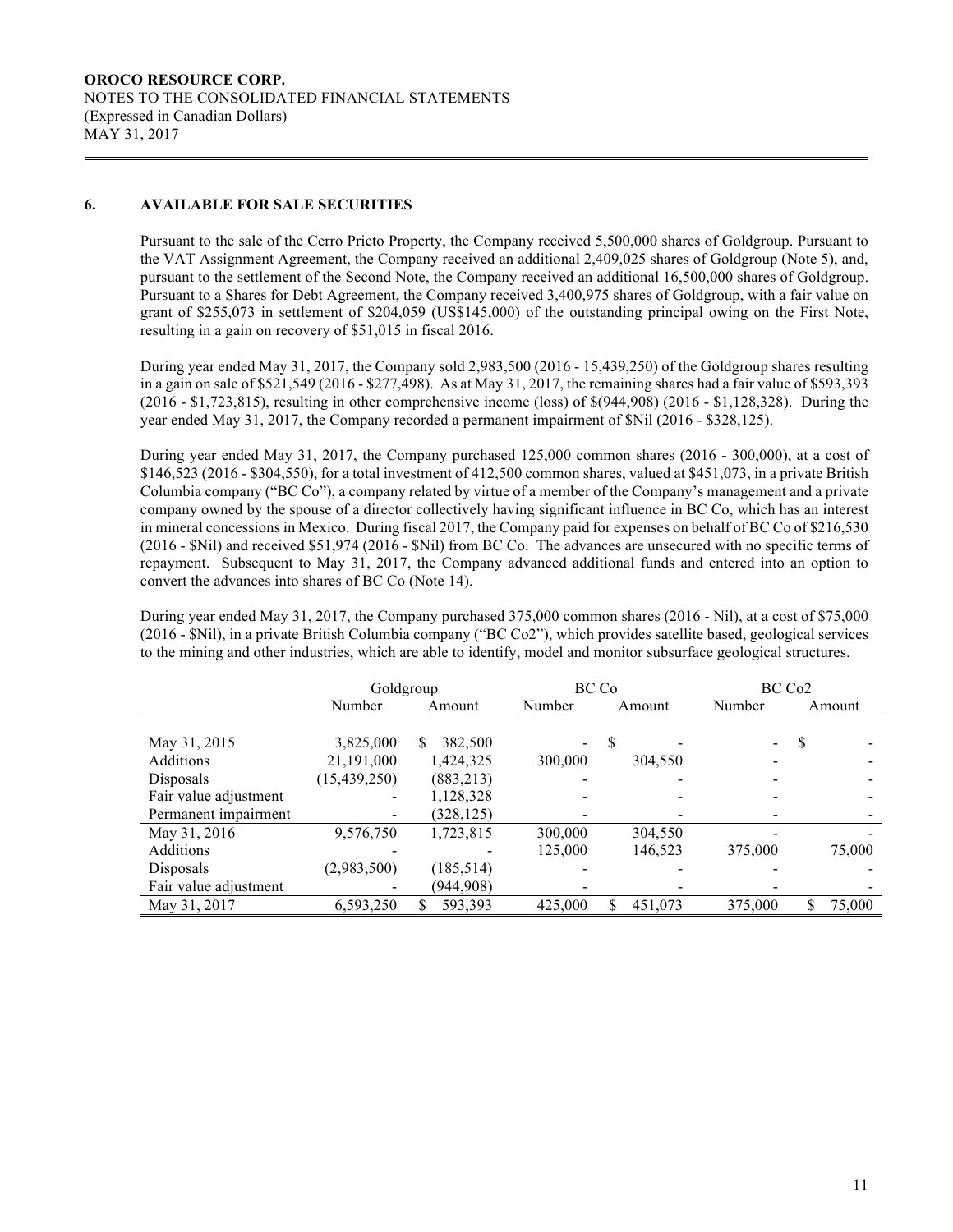# **7. EQUIPMENT**

|                                     | Automotive<br>equipment | Computer<br>equipment         | Leaseholds                   | Office<br>furniture | Total                 |
|-------------------------------------|-------------------------|-------------------------------|------------------------------|---------------------|-----------------------|
| Cost:                               |                         |                               |                              |                     |                       |
| May 31, 2015                        | $\mathbf S$             | $\mathbb{S}$                  | \$                           | \$                  | $\mathbf S$           |
| Additions                           | 15,948                  | 23,110                        | 10,017                       | 3,070               | 52,145                |
| May 31, 2016<br>Additions           | 15,948                  | 23,110                        | 10,017                       | 3,070               | 52,145                |
| May 31, 2017                        | $\$$                    | \$                            | \$                           | 3,070               | 52,145                |
|                                     | 15,948                  | 23,110                        | 10,017                       | \$                  | \$                    |
| Depreciation:                       |                         |                               |                              |                     |                       |
| May 31, 2015<br>Charge for the year | \$<br>9,770<br>618      | $\mathbb{S}$<br>20,731<br>713 | $\mathbb{S}$<br>7,654<br>473 | \$<br>2,444<br>125  | \$<br>40,599<br>1,929 |
| May 31, 2016                        | 10,388                  | 21,444                        | 8,127                        | 2,569               | 42,528                |
| Charge for the year                 | 557                     | 499                           | 378                          | 100                 | 1,534                 |
| May 31, 2017                        | \$                      | \$                            | \$                           | 2,669               | \$                    |
|                                     | 10,945                  | 21,943                        | 8,505                        | \$                  | 44,062                |
| Net book value:                     |                         |                               |                              |                     |                       |
| May 31, 2016                        | \$                      | \$                            | $\mathbb{S}$                 | \$                  | \$                    |
|                                     | 5,560                   | 1,666                         | 1,890                        | 501                 | 9,617                 |
| May 31, 2017                        | \$                      | \$                            | \$                           | \$                  | \$                    |
|                                     | 5,003                   | 1,167                         | 1,512                        | 401                 | 8,083                 |

## **8. SHARE CAPITAL AND RESERVES**

## **Authorized**

An unlimited number of common shares without par value.

# **Issued share capital**

During the years ended May 31, 2017 and 2016, there was no share capital activity.

## **Warrants**

During the years ended May 31, 2017 and 2016, there were no warrants outstanding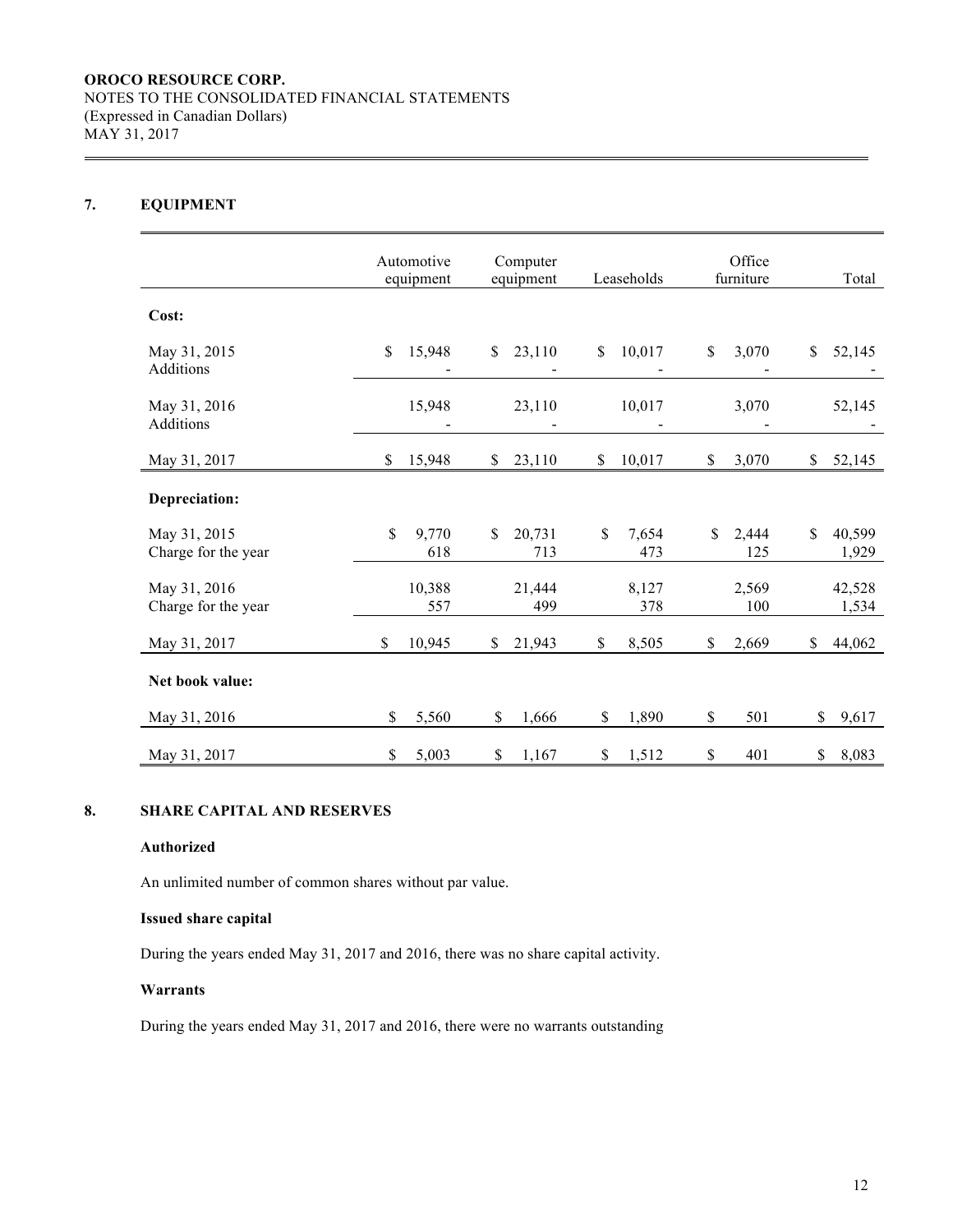## **8. SHARE CAPITAL AND RESERVES** (cont'd…)

#### **Stock options**

The Company has a rolling stock option plan, whereby from time to time, at the direction of the Board of Directors, stock options may be granted to employees, consultants, directors and officers. The number of shares reserved for issuance under the plan shall not exceed 10% of the issued and outstanding common shares of the Company. The exercise price of each option is based on the market price of the Company's common stock at the date of the grant. The options may be granted for a maximum of five years and vesting is determined by the Board of Directors.

|                                                       | Number of<br><b>Stock Options</b> | Weighted Average<br><b>Exercise Price</b> |  |
|-------------------------------------------------------|-----------------------------------|-------------------------------------------|--|
| Balance outstanding, May 31, 2016 and 2015<br>Expired | 400,000<br>(400,000)              | 0.30<br>0.30                              |  |
| Balance outstanding and exercisable, May 31, 2017     |                                   |                                           |  |

#### **Reserves**

At May 31, 2017, the Company had a Stock Option and Warrant Reserve balance of \$2,110,254 (2017 - \$2,110,254) consisting of warrant valuations on warrants attached to various private placements and share-based compensation associated with stock option grants to employees, consultants, directors and officers.

At May 31, 2017, the Company had an Other Comprehensive Income balance of \$183,420 (2016 - \$1,128,328).

#### **9. RELATED PARTY TRANSACTIONS**

The Company considers key management personnel to consist of directors and officers. The following expenses were incurred with key management personnel:

|                              | For the year ended<br>May 31, 2017 |  | For the year ended<br>May 31, 2016 |  |
|------------------------------|------------------------------------|--|------------------------------------|--|
| Management and director fees | 245,500                            |  | 239,000                            |  |
| Consulting                   | 21,400                             |  | 12,600                             |  |
| Professional fees            | 102,000                            |  | 102,000                            |  |
| Total                        | 368,900                            |  | 353,600                            |  |

As at May 31, 2017 included in accounts payable and accrued liabilities was \$142,525 (2016 - \$129,622) owing to officers and directors. The amounts owing are unsecured, non-interest bearing and have no fixed repayment terms.

During the year ended May 31, 2017, the Company purchased 125,000 (2016 - 300,000) common shares of BC Co, a company related by virtue of a member of the Company's management and a private company owned by the spouse of a director collectively having significant influence in BC Co. (Note 6). As at May 31, 2017, the Company has an advance of \$164,556 (2016 - \$Nil) to BC Co (Note 6).

During year ended May 31, 2017, the Company purchased 375,000 (2016 - Nil) common shares of BC Co2, a company related by virtue of a director of the Company also being a director of BC Co2 (Note 6).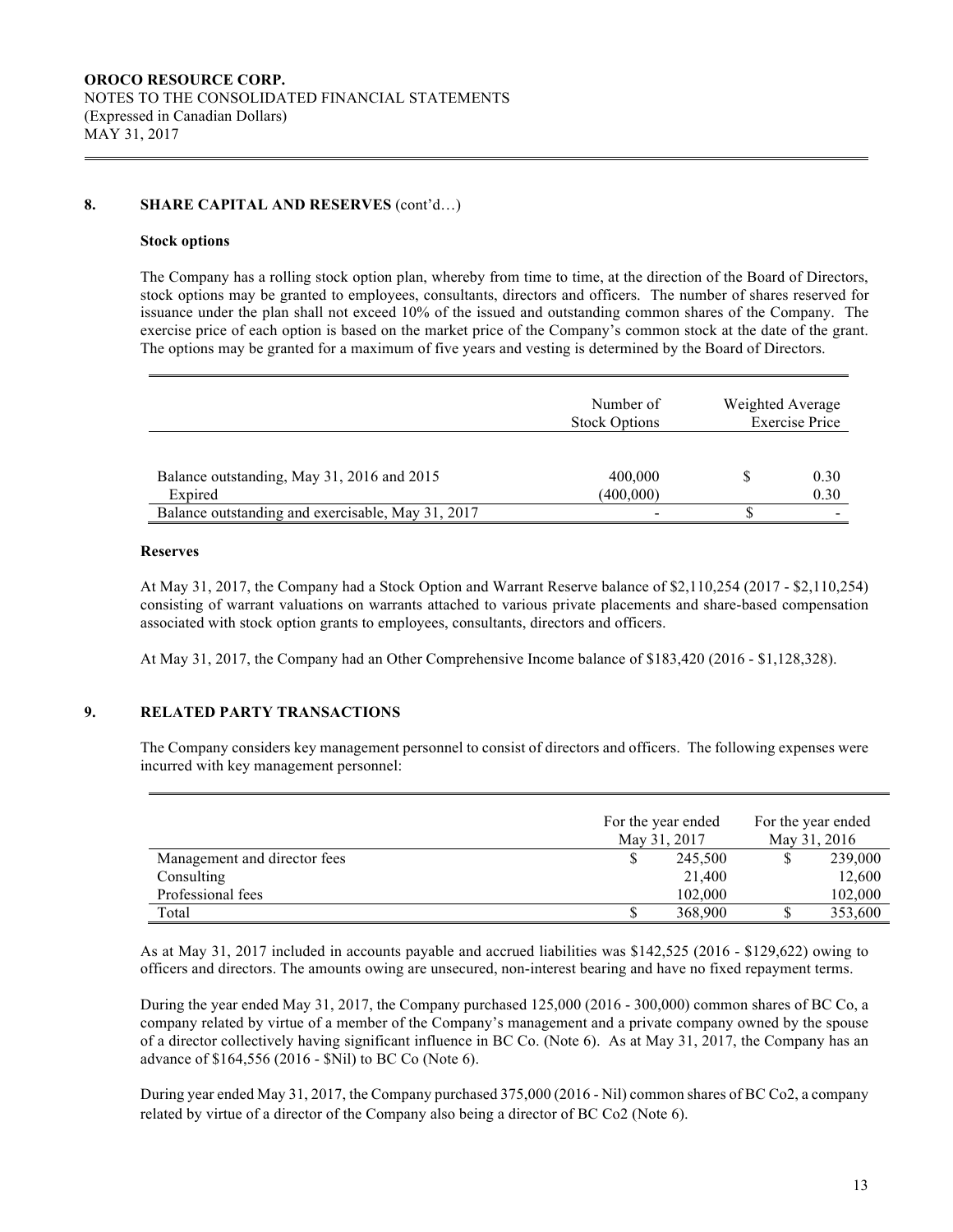# **10. SEGMENTED INFORMATION**

The Company operates in one segment being the acquisition and exploration of exploration and evaluation assets located in Mexico. Geographic information is as follows:

As at May 31, 2017

|                                   | Canada                   | Mexico     | Total     |
|-----------------------------------|--------------------------|------------|-----------|
| Equipment                         | 3,080                    | $5,003$ \$ | 8,083     |
| Exploration and evaluation assets | $\overline{\phantom{a}}$ | 292,329    | 292,329   |
| Other assets                      | 2,666,926                | 16.865     | 2,683,791 |
| Total assets                      | 2,670,006                | 314.197    | 2,984,203 |

As at May 31, 2016

|                                   | Canada                   | Mexico  | Total     |
|-----------------------------------|--------------------------|---------|-----------|
| Equipment                         | 4.057                    | 5,560   | 9,617     |
| Exploration and evaluation assets | $\overline{\phantom{a}}$ | 250,355 | 250,355   |
| Other assets                      | 3,882,052                | 2.528   | 3,884,580 |
| Total assets                      | 3,886,109                | 258,443 | 4.144.552 |

## **11. DEFERRED INCOME TAXES**

A reconciliation of income taxes at statutory rates with the reported taxes is as follows:

|                                                                                                                                                                                                                                                             | 2017                                          |   | 2016                          |
|-------------------------------------------------------------------------------------------------------------------------------------------------------------------------------------------------------------------------------------------------------------|-----------------------------------------------|---|-------------------------------|
| Loss for the year before income taxes and discontinued operations                                                                                                                                                                                           | (155, 369)                                    | S | (738, 962)                    |
| Expected income tax (recovery)<br>Change in statutory, foreign tax, foreign exchange rates and other<br>Permanent difference<br>Revaluation in other comprehensive income<br>Adjustment to prior years provision versus statutory tax returns and expiry of | (40,000)<br>(68,000)<br>(123,000)             | S | (192,000)<br>78,000<br>57,000 |
| non-capital losses<br>Change in unrecognized deductible temporary differences<br>Total deferred income tax expense                                                                                                                                          | 57,000<br>174,000<br>$\overline{\phantom{a}}$ |   | 61,000<br>(4,000)             |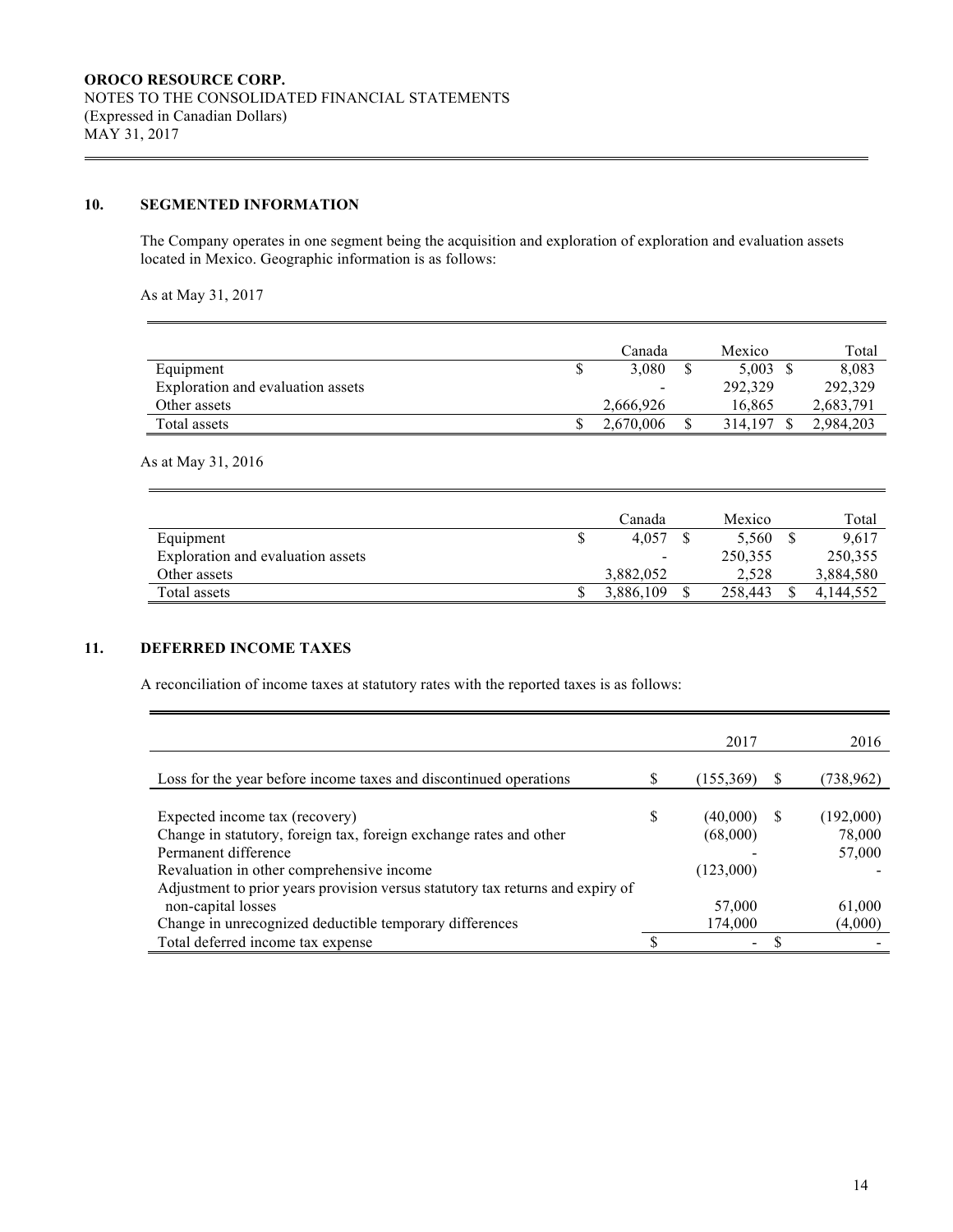# **11. DEFERRED INCOME TAXES** (cont'd...)

The Company's deferred income tax liability relates to the Mexican mining royalty at the rate of 7.5%, which was enacted in Mexico from January 1, 2014 on a prospective basis and applies to earnings before the deduction of interest, taxes, depreciation and amortization as follows:

The significant components of the Company's deferred tax liabilities are as follows:

|                                                                                        | 2017   | 2016   |
|----------------------------------------------------------------------------------------|--------|--------|
| Deferred tax liabilities<br>Exploration and evaluation assets – Mexican mining royalty | 13.443 | 13.443 |
|                                                                                        | 13 443 | 13.443 |

The significant components of the Company's unrecorded deferred tax assets are as follows:

|                                                 | 2017                     |    |             |
|-------------------------------------------------|--------------------------|----|-------------|
|                                                 |                          |    | 2016        |
| Deferred tax assets (liabilities)               |                          |    |             |
| Exploration and evaluation assets               | \$<br>778,000            | -S | 779,000     |
| Equipment                                       | 1,000                    |    | 1,000       |
| Available for sale securities                   | (8,000)                  |    | (123,000)   |
| Allowable capital loss                          | 914,000                  |    | 975,000     |
| Non-capital losses available for future periods | 2,111,000                |    | 1,990,000   |
|                                                 | 3,796,000                |    | 3,622,000   |
| Unrecognized deferred tax assets                | (3,796,000)              |    | (3,622,000) |
| Net deferred tax assets                         | $\overline{\phantom{0}}$ |    |             |

The significant components of the Company's temporary differences, unused tax credits and unused tax losses that have not been included on the consolidated statement of financial position are as follows:

|                                                 |           | <b>Expiry Date Range</b> |
|-------------------------------------------------|-----------|--------------------------|
|                                                 | 2017      |                          |
|                                                 |           |                          |
| Temporary differences                           |           |                          |
| Exploration and evaluation assets               | 2,993,000 | No expiry date           |
| Equipment                                       | 3,000     | No expiry date           |
| Allowable capital loss                          | 3,517,000 | No expiry date           |
| Available for sale securities                   | (59,000)  | No expiry date           |
| Non-capital losses available for future periods | 8,116,000 | 2027 to 2037             |

Tax attributes are subject to review, and potential adjustment, by tax authorities.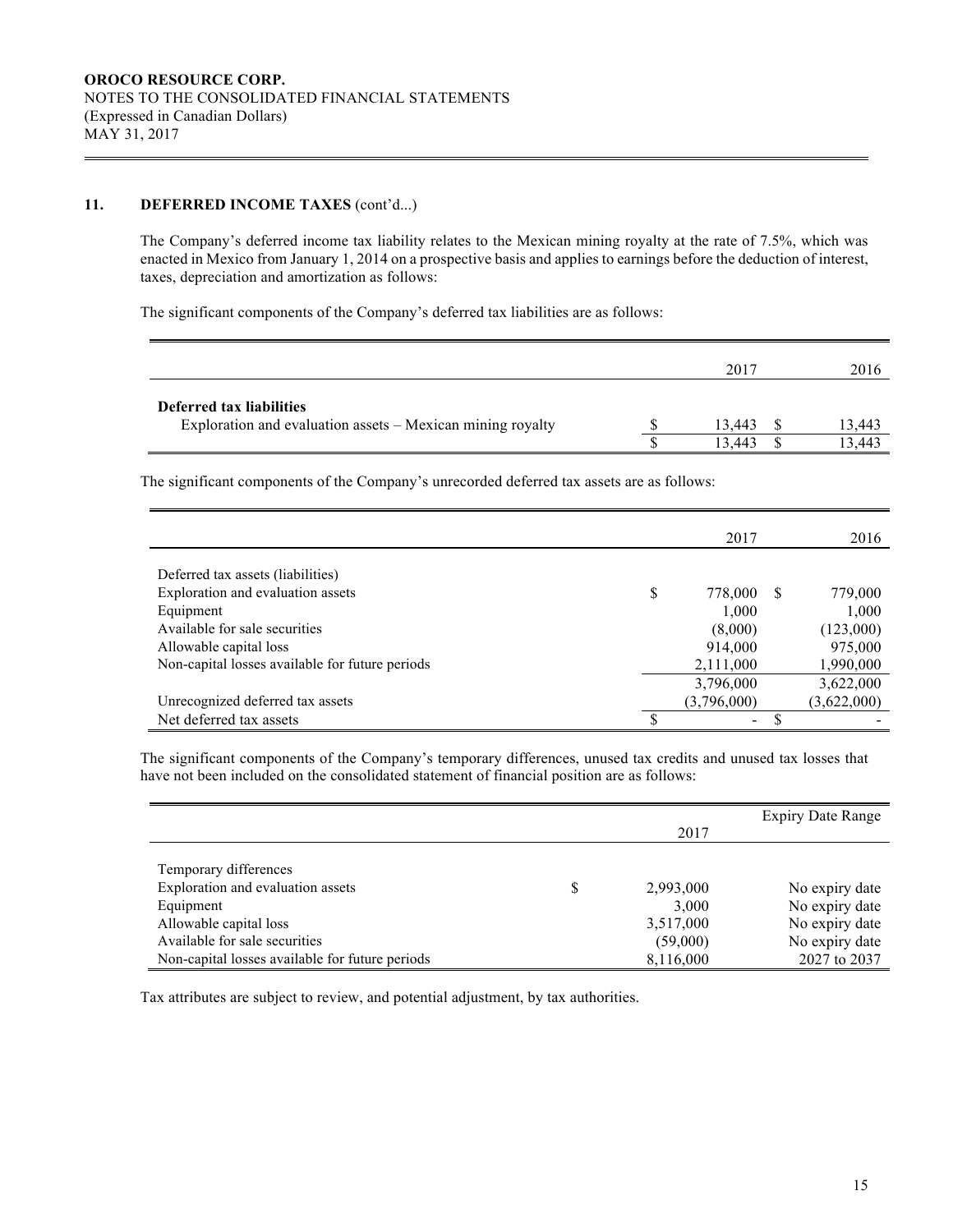# **12. SUPPLEMENTAL CASH FLOW INFORMATION**

|                                                                         |     | For the year ended       | For the year ended |           |  |
|-------------------------------------------------------------------------|-----|--------------------------|--------------------|-----------|--|
|                                                                         |     | May 31, 2017             | May 31, 2016       |           |  |
|                                                                         |     |                          |                    |           |  |
| Interest paid                                                           | \$  |                          | - S                |           |  |
| Taxes paid                                                              |     |                          |                    |           |  |
| Non-cash transactions not included in investing or financing activities |     |                          |                    |           |  |
| Exploration and evaluation assets included in accounts payable          | \$. | 3,005                    | - S                | 3,105     |  |
| Allocation of amount from receivables to First Note                     |     | 386,627                  |                    |           |  |
| Available for sale securities received for partial repayment of         | S   | $\overline{\phantom{a}}$ |                    | 204,058   |  |
| <b>First Note</b>                                                       |     |                          |                    |           |  |
| Available for sale securities received for settlement of                | S   |                          | - \$               | 1,072,500 |  |
| Second Note                                                             |     |                          |                    |           |  |
| Unrealized gain (loss) on fair value of available for sale securities   |     | (944.908)                | S                  | 1,128,328 |  |

## **13. FINANCIAL INSTRUMENT RISK AND CAPITAL**

The Company's objectives when managing capital are to identify, pursue and complete the exploration and development of mineral properties, to maintain financial strength, to protect its ability to meet its on-going liabilities, to continue as a going concern, to maintain creditworthiness and to maximize returns for shareholders over the long term. The Company does not have any externally imposed capital requirements to which it is subject. Capital of the Company comprises shareholders' equity. There has been no significant change in the Company's objectives, policies and processes for managing its capital during the year ended May 31, 2017.

The Company manages the capital structure and makes adjustments to it in light of changes in economic conditions and the risk characteristics of the underlying assets. To maintain or adjust the capital structure, the Company may attempt to issue new shares. The Company's investment policy is to invest its cash in financial instruments in high credit quality financial institutions with terms to maturity selected with regards to the expected timing of expenditures from continuing operations.

#### **Fair value hierarchy**

The Company's financial instruments recorded at fair value require disclosure about how the fair value was determined based on significant levels of inputs described in the following hierarchy:

Level 1 - Quoted prices are available in active markets for identical assets or liabilities as of the reporting date. Active markets are those in which transactions occur in sufficient frequency and value to provide pricing information on an ongoing basis.

Level 2 - Pricing inputs are other than quoted prices in active markets included in level 1. Prices in level 2 are either directly or indirectly observable as of the reporting date. Level 2 valuations are based on inputs including quoted forward prices for commodities, time value and volatility factors, which can be substantially observed or corroborated in the market place.

Level 3 - Valuations in this level are those with inputs for the asset or liability that are not based on observable market data.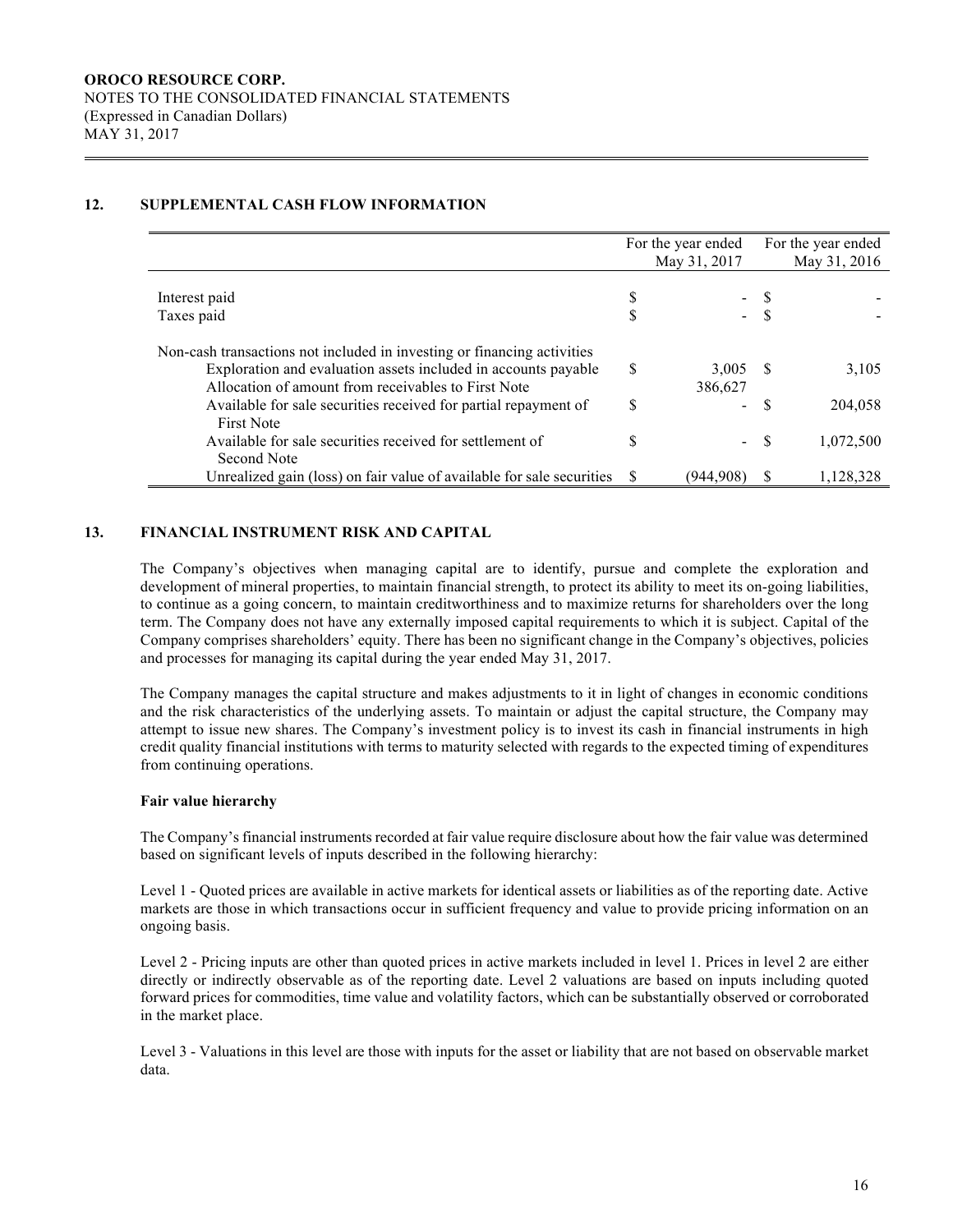## **13. FINANCIAL INSTRUMENT RISK AND CAPITAL** (cont'd…)

#### **Management of Industry Risk**

The Company is engaged in mineral exploration and manages related industry risk issues directly. The Company may be at risk for environmental issues and fluctuations in commodity pricing as well as changes in foreign government policy. Management is not aware of and does not anticipate any significant environmental remediation costs or liabilities in respect of its current operations; however it is not possible to be certain that all aspects of environmental issues affecting the Company, if any, have been fully determined or resolved.

## **Management of Financial Risk**

The carrying value of cash, receivables, First Note receivable and trade payables and accrued liabilities approximated their fair value because of the short-term nature of these instruments. Cash is measured at a level 1 of the fair value hierarchy. The Goldgroup shares recorded in available for sale securities are measured at a level 1 of the fair value hierarchy and the BC Co and BC Co2 shares recorded in available for sale securities are measured using level 3 of the fair value hierarchy based on cost at time of acquisition. The Company's financial instruments are exposed to certain financial risks, which include credit risk, liquidity risk, and market risk.

## **Credit Risk**

Credit risk is the risk that one party to a financial instrument will fail to discharge an obligation and cause the other party to incur a financial loss. The Company's primary exposure to credit risk is on its bank accounts. The bank accounts are mainly held with a major Canadian bank and this minimizes the risk to the Company.

## **Liquidity Risk**

Liquidity risk is the risk that the Company will not have sufficient funds to meet its financial obligations when they are due. The Company manages liquidity risk through the management of its capital structure and financial leverage as outlined above. The Company monitors its ability to meet its short-term expenditures by raising additional funds through share issuance when required. All of the Company's financial liabilities have contractual maturities of 30 days or due on demand and are subject to normal trade terms. The Company does not have investments in any assetbacked deposits.

#### **Foreign Exchange Risk**

The Company's property interests in Mexico make it subject to foreign currency fluctuations, which may adversely affect the Company's financial position, results of operations and cash flows. The Company is affected by changes in exchange rates between the Canadian dollar and foreign currencies. The Company does not invest in derivatives to mitigate these risks. The effect of a 1% change in the foreign exchange rate on the cash held in foreign currencies at May 31, 2017 is nominal.

#### **Interest Rate Risk**

Interest rate risk is the risk that the fair value or future cash flows of a financial instrument will fluctuate because of changes in market interest rates. The Company is not exposed to significant interest rate risk.